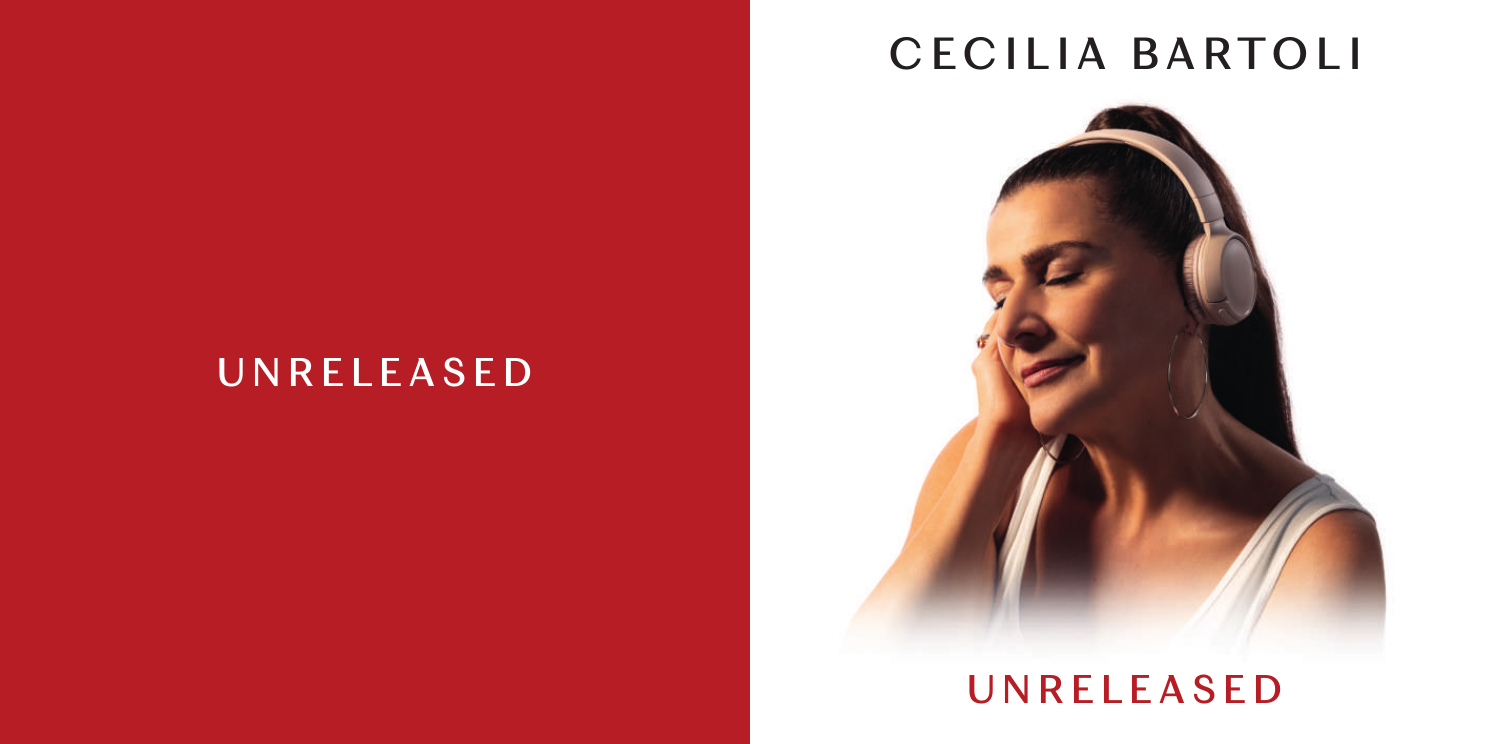# **UNRELEASED**

# **LUDWIG VAN BEETHOVEN** 1770–1827

| 1.<br>2 | Ah! perfido Op.65<br>Libretto: Pietro Metastasio, from Achille in Sciro (1) & anonymous $(2, 3)$<br>Scena: "Ah! perfido, spergiuro" (Allegro con brio)<br>Aria: "Per pietà, non dirmi addio!" (Adagio) -<br>3 "Ah crudel! Tu vuoi ch'io mora!" (Allegro assai)                                 | 3.04<br>5.02<br>3.33 |
|---------|------------------------------------------------------------------------------------------------------------------------------------------------------------------------------------------------------------------------------------------------------------------------------------------------|----------------------|
|         | <b>WOLFGANG AMADEUS MOZART 1756-1791</b><br><b>Idomeneo K366 (1786 version) Act II, Scene 1</b><br>Insertion aria: Non temer, amato bene K490<br>Libretto: attrib. Lorenzo Da Ponte<br>4 Recitativo accompagnato: "Ch'io mi scordi di te?"<br>Aria (Rondò): "Non temer, amato bene" (Idamante) | 8.57                 |
|         | <b>JOSEF MYSLIVEČEK 1737-1781</b><br>La clemenza di Tito Act II, Scene 10<br>Libretto: Pietro Metastasio<br>5 Aria: "Se mai senti spirarti sul volto" (Sesto)                                                                                                                                  | 5.32                 |
| 6       | WOLFGANG AMADEUS MOZART<br>Ah, lo previdi!Ah, t'involaDeh, non varcar K272<br>Libretto: Vittorio Amedeo Cigna-Santi (from Andromeda)<br>Recitativo: "Ah, lo previdi!"<br>Aria: "Ah, t'invola agl'occhi miei"<br>Recitativo: "Miseral Miseral"                                                  | 625                  |

| Recitativo: Misera! Misera!                          | 6.25 |
|------------------------------------------------------|------|
| 7 Cavatina: "Deh, non varcar quell'onda" (Andromeda) | 4.23 |

|   | Bella mia fiamma, addioResta, o cara K528<br>Libretto: Michele Sarcone (from Cerere placata)    |      |
|---|-------------------------------------------------------------------------------------------------|------|
|   | 8 Recitativo: "Bella mia fiamma, addio!"                                                        | 2.53 |
| 9 | Aria (Rondò): "Resta, o cara" (Titano)                                                          | 5.18 |
|   | Il re pastore K208 Act II, Scene 6<br>Libretto: Pietro Metastasio                               |      |
|   | 10 Aria: "L'amerò, sarò costante" (Aminta)                                                      | 5.55 |
|   | <b>JOSEPH HAYDN</b> 1732-1809<br>Scena di Berenice Hob. XXIVa:10<br>Libretto: Pietro Metastasio |      |
|   | 11 Recitativo: "Berenice, che fai?"                                                             | 4.10 |
|   | 12 Cavatina: "Non partir, bell'idol mio"<br>Recitativo: "Me infelice!"                          | 2.48 |
|   | 13 Aria: "Perché, se tanti siete"                                                               | 3.44 |

 **CEC IL IA BARTOL I** *mezzo-soprano*  **Maxim Vengerov** *solo violin* (4, 10)

 **Kammerorchester Basel Muhai Tang** *conductor*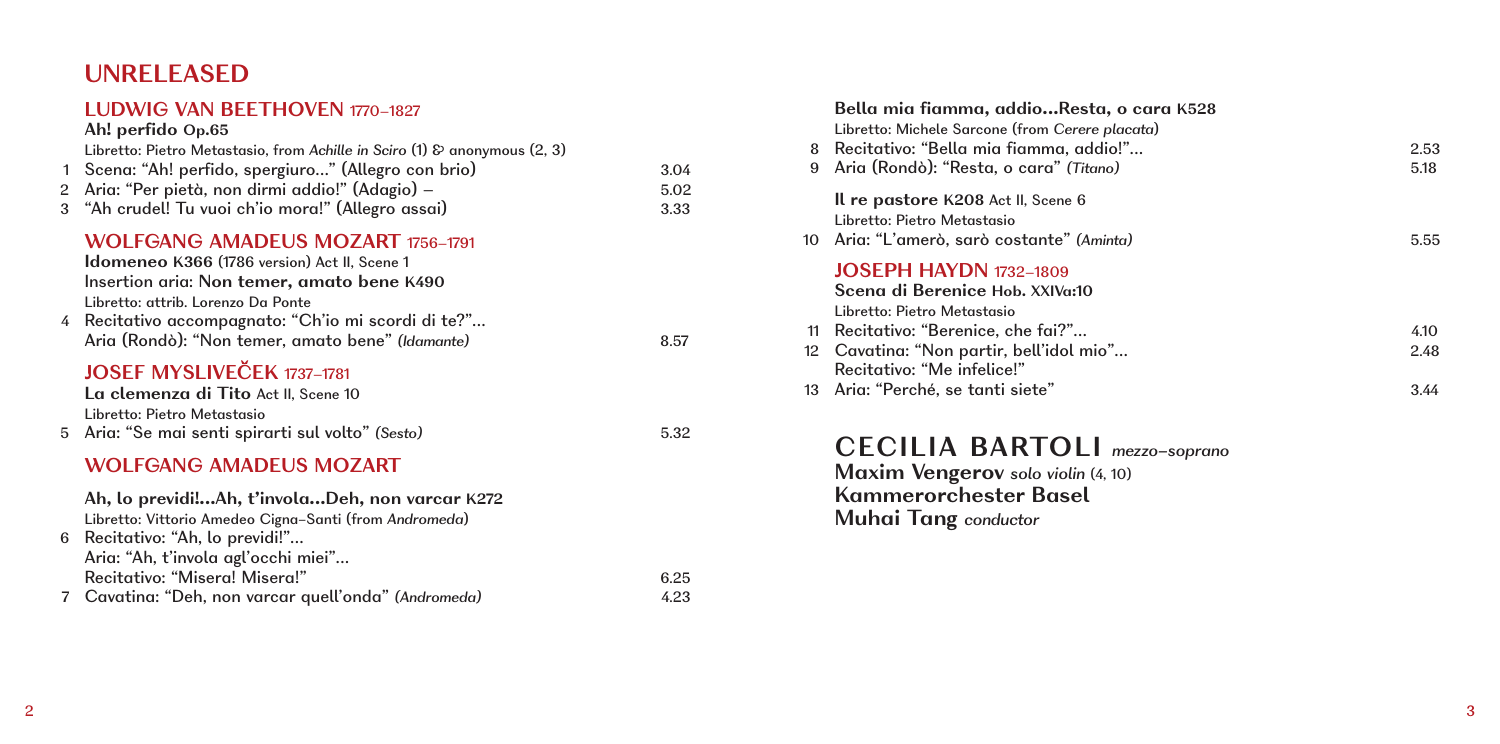

*Unreleased* is the result of many hours spent at home over a period of several months. While the restrictions imposed on us by the situation over the past year and a half, our concern for our loved ones and for the world in general, have sometimes been difficult to bear, they have also offered us the opportunity to pause, breathe and reflect.

During this time, I not only spent happy hours of leisure, but also enjoyed being able to attend to so many things that I had left unfinished, postponed or forgotten. At last, I had the chance to rummage through my sound archives in search of hidden gems. Among the numerous long-lost friends that came to light, the recordings on this album are particularly precious to me.

This selection of seven great operatic scenes, known as concert arias, by Haydn, Beethoven, Mozart and Mysliveček, was recorded with the Kammerorchester Basel under Muhai Tang in the autumn of 2013. My favourite tracks are the two arias with *obbligato* violin – Mozart's "Non temer, amato bene" and "L'amerò, sarò costante" – performed together with my dear friend Maxim Vengerov.

I hope that you will derive as much joy and pleasure from these rediscovered treasures as I did while delving into my archives – losing myself for hours in the music and the memories it evoked. Perhaps it is a habit that we should all acquire!

September 2021 CECILIA BARTOLI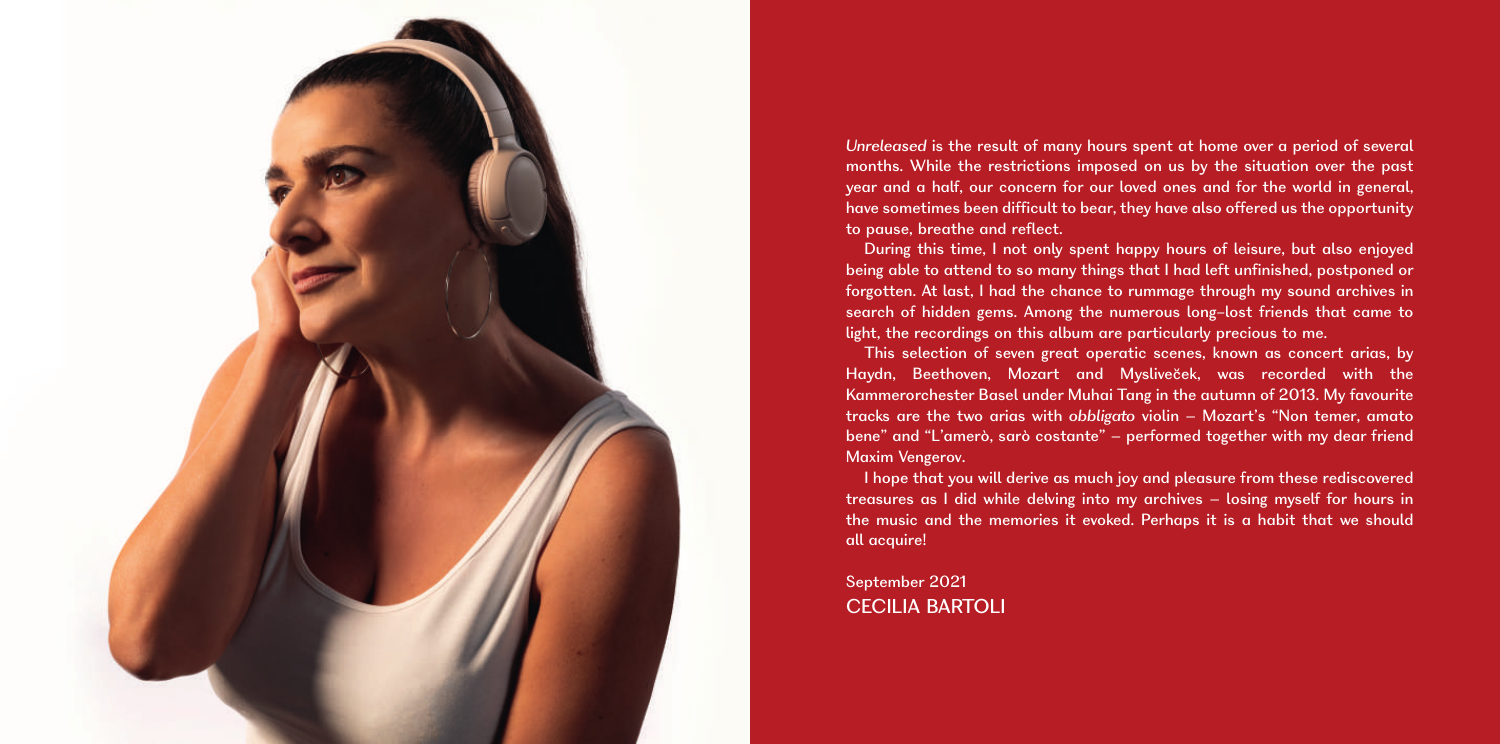# **From the "suitcase aria" to the grand scena**

On this CD Cecilia Bartoli brings together seven extended vocal scenas with orchestral accompaniment from the second half of the 18th century. Most of them might conceivably be bracketed under the generic term "concert aria" if such a term had existed at the time. In the classical period concert arias weren't actually thought of as a genre per se, and composers simply wrote complex scenas of a theatrical nature for a particular singer, male or female. Stylistically as well as formally, they would have suited the concert hall and opera stage equally.

In this respect, such grand scenas are extensions of the legendary "suitcase aria" of the Baroque period. These were very much a part of the touring gear of celebrated vocal stars, tailor-made for them to show off their particular vocal skills and guaranteed to win them acclaim wherever they performed.

It is fascinating how, little by little, these grand scenas evolved from the da capo aria, a form that was increasingly bursting at the seams. By contrast, the time-honoured libretti continued to be set, particularly those by Metastasio  $-$  a testament to the quality of his texts.

All this can be clearly traced as we listen to the seven grand scenas presented here, composed by Mysliveček, Haydn, Mozart and Beethoven between 1773 and 1796.

# 1.

Three of the numbers on this CD have a connection with the famous singer Josepha Duschek (1754–1824) from Prague. Beethoven visited the city in 1796 as part of the only large-scale concert tour he ever undertook. And it was in Prague that he wrote the scena and aria "Ah! perfido…Per pietà, non dirmi addio!", whose first public performance took place in Leipzig in November of the same year with Duschek as soloist.

The inherently Italianate style of the genre and the work's overriding melodiousness may strike us as not typically Beethovenian. On careful listening, however, we may detect distinct echoes of Beethoven's only operatic heroine Leonore: in the heroic character

of the accompagnatos, for instance, in the ascending and descending lines of paired legato quavers in the Lento, in the abrupt transitions to fast tempi of a dramatic nature and corresponding leaps in the vocal line, in the slowing down before the return of the Adagio shortly before the conclusion, in the top note and descending coloratura of the work's culmination and finally in the orchestral epilogue.

Notable is the choice of woodwind: a single flute and the others doubled, but no oboes. This makes the warm colours of the clarinets stand out with particular beauty and clarity, not least in their countless little solos.

# 2.

In Vienna in 1786, Mozart wrote two grand scenas with arias which are closely related to one another, both textually as well as musically – "Non più, tutto ascoltai…Non temer, amato bene" K490 and "Ch'io mi scordi di te?… Non temer, amato bene" K505. The latter was conceived as a virtuoso concert piece for Nancy Storace, the first Susanna in *Le nozze di Figaro*, with Mozart himself playing the famous piano solo. By contrast, the earlier and much less well-known version presented here is remarkable for its wonderful obbligato solo part for violin. The text of the aria is thought to be by Lorenzo Da Ponte.

Mozart composed K490 for a private performance of his opera *Idomeneo* at the Auersperg Palace, for which he adapted the role of Idamante for a tenor in place of the soprano castrato of the Munich premiere. Nonetheless, this aria today is much more frequently performed by female singers than their male counterparts and is more at home in the concert hall than on stage.

From the formal point of view, both versions comprise a recitativo accompagnato and a so-called rondò, a type of aria in two parts popular in the late 18th and early 19th centuries, familiar to us from Rossini, for example. The first part of a rondò is typically lyrical and slow, while the clearly separated concluding section is fast and extremely virtuosic.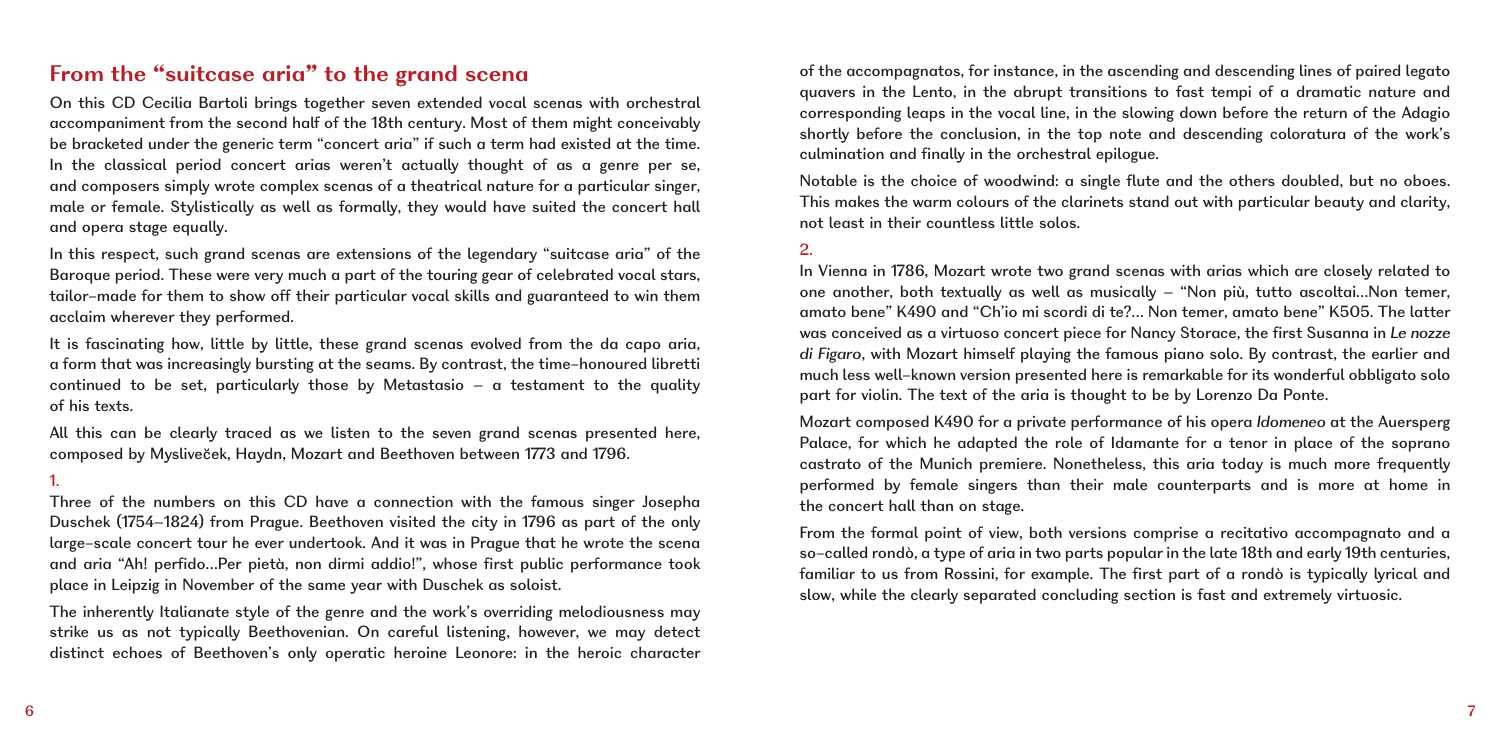# 3.

Further connections to Prague and Mozart are to be found in the music of Josef Mysliveček (1737–1781), although the aria featured on this recording, "Se mai senti" from his opera *La clemenza di Tito*, is a real rarity. Mysliveček spent his youth in the Bohemian capital where he initially took up the profession of miller following his family's tradition. Only at the age of 26 did he travel to Italy where he quickly rose to become a celebrated (and ultimately the best-paid) opera composer, his name known throughout Europe. The Mozarts had struck up a friendship with him from their first meeting in 1770 in Bologna, until the father, Leopold, severed relations when Mysliveček failed to secure a particular opera commission for Wolfgang in Italy. The latter, however, appears to have remained well-disposed towards his 19-year-older colleague, visiting Mysliveček in 1777 when he was seriously ill in a Munich hospital.

Stylistically, Mysliveček's influence on Wolfgang Amadeus Mozart was considerable, as is clear from the very first notes. Mysliveček's *La clemenza di Tito*, first staged in Venice in 1773, is still entirely indebted to opera seria: Metastasio's libretto was first set to music in 1734 by Caldara in Vienna and subsequently more than 50 other times. "Se mai senti" is the earliest and most traditional piece on the present CD, although here too the da capo form is no longer so rigidly upheld. What's more, apart from in the very brief B section, the aria is strikingly intimate in feel, in the main syllabically composed, with little ornamentation and comprising only a few, short runs. Melodically and harmonically, it is also unequivocally classical in character.

#### 4.

In 1777 Josepha Duschek and husband visited her mother's home town of Salzburg where they immediately became friends with the only slightly younger Mozart. It was on this occasion that he wrote "Ah, lo previdi!" for Josepha, a grand scena composed of two recitatives, an aria and a cavatina. It was, however, dedicated to Aloysia Weber, a singer whom Mozart fell in love with a few weeks later during his visit to Mannheim, and whose sister Constanze he would marry five years later.

The sequence of sections in "Ah, lo previdi!" is unusual for a showpiece: following the agitated opening recitative is a dramatic aria, while a more contemplative cavatina forms the grand scena's conclusion. The opening recitative flows into its corresponding aria in an almost precipitous fashion, without the usual concluding and opening gestures – a device that Mozart made extensive use of, particularly in *Idomeneo* (1781). The aria "Ah, t'invola agl'occhi miei" begins indeterminately, without any orchestral introduction. Are we still in the recitative here or already in the aria? The voice sings the whole of the first line a cappella before finally swooping into frenzied repeated downward runs, now accompanied by the orchestra, leaving us in no doubt that the aria has begun. As before, the aria's concluding phrase issues directly into the doleful second recitativo accompagnato, "Misera! Misera! In van m'adiro", which becomes ever more dramatic in character and is followed by a "proper" finishing cadence. This, however, leads into the next, plaintive, section of the recitative and not to the expected cavatina. When it finally arrives, the cavatina begins "traditionally", with an oboe solo, which in turn is echoed sadly by the voice. Only a few bars before the work's conclusion does the voice suddenly sing very quickly; the epilogue, by contrast, is calm again, the ending delicate and understated, with the short, staccato touches from the strings in no way seeking to elicit thunderous applause.

It is quite masterly how, in this work, the 21-year-old Mozart has already assimilated the forms of the French *tragédie lyrique* as well as the new operatic aesthetic championed by Gluck and made them his own.

# 5.

Ten years later, Mozart travelled to Prague again, this time to prepare for the premiere of his opera *Don Giovanni*, and he spent a lot of time with his friends, the Duscheks, there. As a tribute to Josepha, and probably also as a challenge in the form of an artistic contest, he wrote the recitative "Bella mia fiamma" and the rondò "Resta, o cara" for her. According to anecdote, Josepha locked Mozart up in their garden pavilion until he had finally delivered the promised aria. He reciprocated by setting horrendous difficulties for her in the vocal part and threatening to destroy the new work on the spot unless she sight-read it perfectly on the first run-through.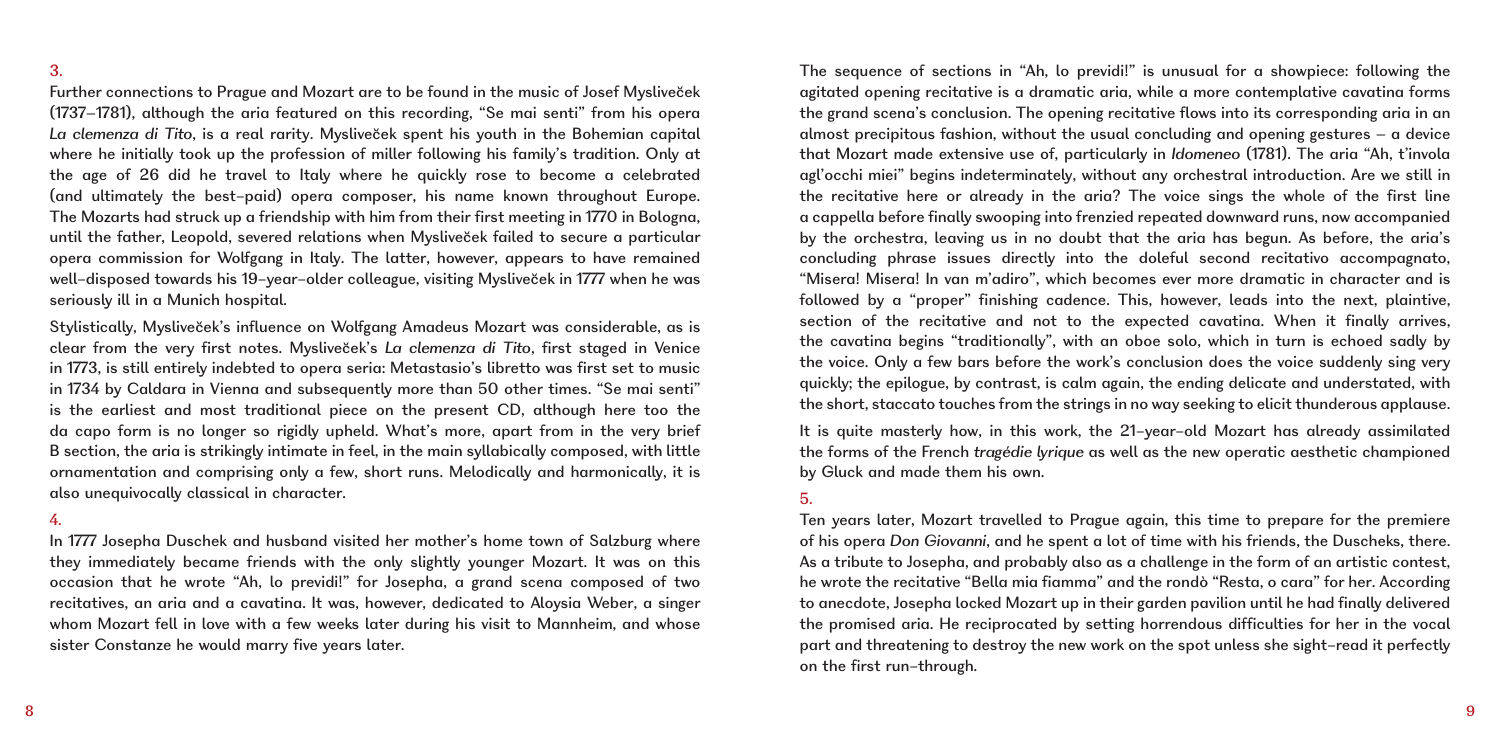In fact, the recitative in this piece starts in a very delicate and tentative fashion. The exposition of the aria is also sorrowful in mood, while the frequently repeated words "questo passo è terribile per me" ("this distress is hard for me to bear") are set to music with (for this early in the piece) strikingly extreme leaps and runs (the chromatic passages illustrating the singer's hesitancy in taking such a step) so that, for all the expressive intensity, we fully recognise the underlying black humour on Mozart's part: let the singer sweat it out! And of course, he did not neglect to pile up the challenges even further in the rapid and dramatic concluding section where, despite all the complications, he still manages to set the singer off in the most brilliant way possible.

## 6.

In 1775 the youngest son of the Empress Maria Theresia, Archduke Maximilian Franz, paid a visit to Salzburg, an occasion for which the then Prince Archbishop commissioned the 19-year-old Mozart to compose a serenata, *Il re pastore*, to a libretto by Metastasio. The serenata was a celebratory and dignified genre intended for royal occasions, with generally pastoral plots eschewing emotional outbreaks or overly dramatic moments.

The musical highpoint of the work is "L'amerò, sarò costante", the tender aria of the shepherd Aminta (originally sung by a castrato), who has been revealed to be the rightful king of Sidon but is unwilling to forsake his first love, Elisa. The melody is understated, making it all the more touching. It is decorated by the sweet sounds of the solo violin while two cors anglais, in place of the usual oboes, furnish the accompanying harmonies with a distinctive pastoral background sound.

# 7.

A "Scena composta per la Signora Banti da me Giuseppe Haydn moria [Parole del signor abate Pietro Metastasio]" is how Joseph Haydn dubbed his "Berenice, che fai?", a work first performed in London in 1795, i.e. a grand scena composed by him to Metastasio's words for the famous singer Brigida Banti. On the formal level, it comprises an extended dramatic recitative and a cavatina, followed by a second, albeit very brief, recitative (scena) and a virtuoso aria to conclude – i.e. a structure of constantly building tension culminating in a dramatic climax, the antithesis of "Ah, lo previdi!" mentioned earlier.

The opening of the scena with its handful of bars (deleted by Haydn in a later version) is striking: it gives the impression that we have "cut in" midway through another number playing just before. The transition to the first aria is fashioned by Haydn with extreme finesse and transparency: with the words "non partir" the singer ends the recitative, as it were, a cappella, repeating the same words straight after but this time with the orchestral accompaniment indicating that the aria now really has begun. Of course, by the end of the 18th century this technique was no longer new, but it is still fascinating to observe how a text more than 50 years old and written for a completely different musical aesthetic is here put to use with new notions of music drama in mind.

In contrast to the other pieces on this CD, it is striking how varied the employment of the woodwind is in "Berenice, che fai?". The tonal language and vocal writing may also recall another work written in London, although unfinished, one that Cecilia Bartoli relishes performing time and again: Haydn's wonderful final opera, *L'anima del filosofo*. And right at the end of the aria "Perchè, se tanti siete", after the cadence where the voice drops to its lowest range and the woodwind join in, there is a turn of phrase that has strong associations with Mozart's *Don Giovanni*.

With this, our trajectory across these seven great vocal numbers is completed. Composed over a period of 23 years, and hugely imaginative in their approaches to musical language and form, these pieces are richly interconnected, not least thanks to the personal respect, friendship and mutual influences shared between their composers.

# **MARKUS WYLER**

Translation: Robert Sargant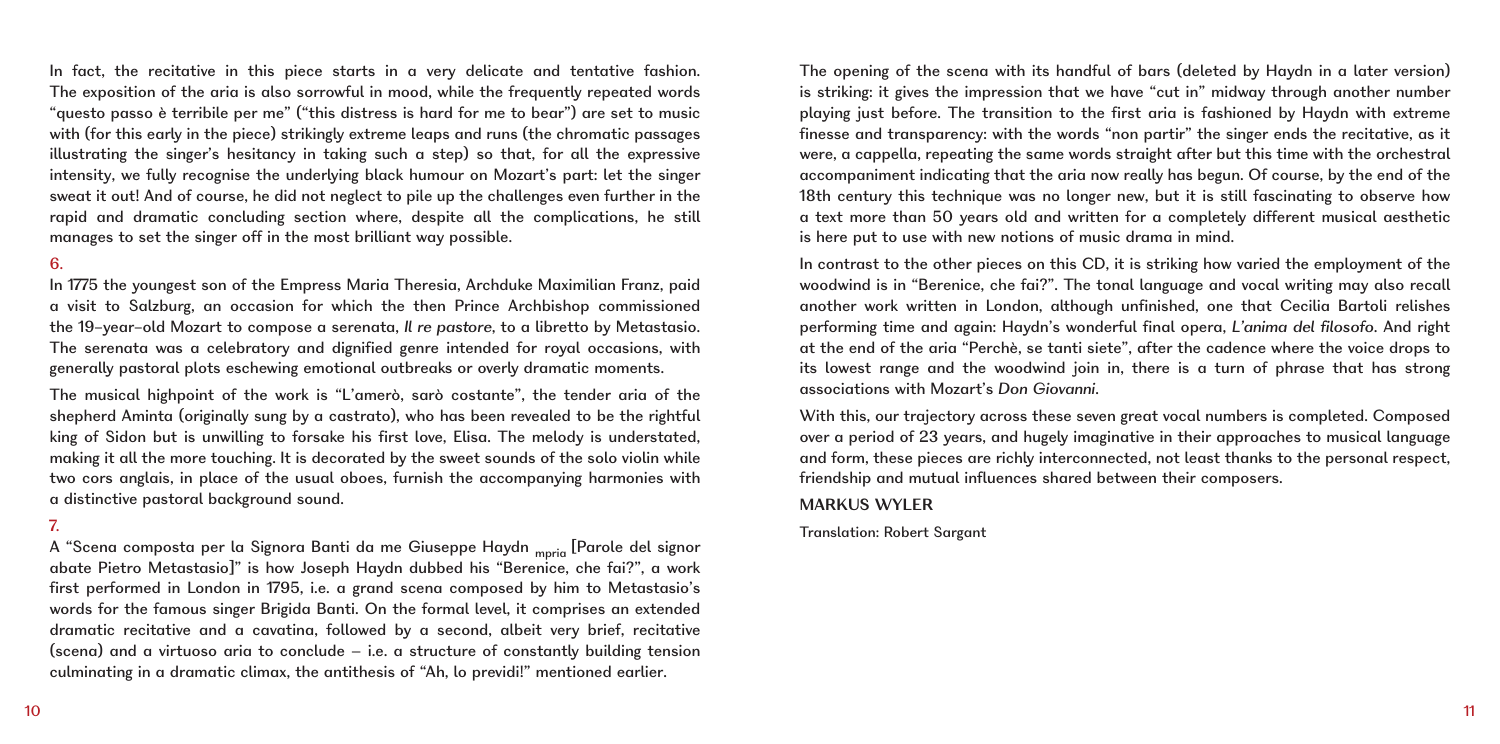

*Unreleased* – « Inédit » – est le résultat de nombreuses heures passées à la maison sur une période de plusieurs mois. Si les restrictions que la situation nous a imposées depuis un an et demi ainsi que notre inquiétude pour nos proches et pour le monde dans son ensemble ont parfois été difficiles à supporter, elles ont aussi fourni l'occasion de marquer une pause, de respirer et de réfléchir.

Pendant cette période, j'ai non seulement connu de très agréables moments de loisir, mais j'ai aussi pu m'occuper de quantité de projets inaboutis, reportés ou même oubliés. J'ai notamment pu parcourir enfin mes archives sonores à la recherche de trésors cachés. Parmi les nombreux amis perdus de vue qui ont refait surface, les enregistrements du présent album me sont particulièrement chers.

Cette sélection de sept grandes scènes d'opéra, qualifiées d'airs de concert et signées Haydn, Beethoven, Mozart et Mysliveček, a été captée avec le Kammerorchester Basel dirigé par Muhai Tang en automne 2013. Mes morceaux préférés sont les deux airs avec violon *obbligato* : « *Non temer, amato bene* » et « *L'amerò, sarò costante* » de Mozart –, interprétés avec la complicité de mon cher ami Maxim Vengerov.

J'espère que vous éprouverez autant de joie et de plaisir à écouter ces précieuses redécouvertes que j'en ai eu à me plonger dans mes archives, perdue pendant des heures dans la musique et dans les souvenirs qu'elle éveillait. Peut-être est-ce là une habitude que nous devrions tous adopter !

Septembre 2021 CECILIA BARTOLI Traduction : David Ylla-Somers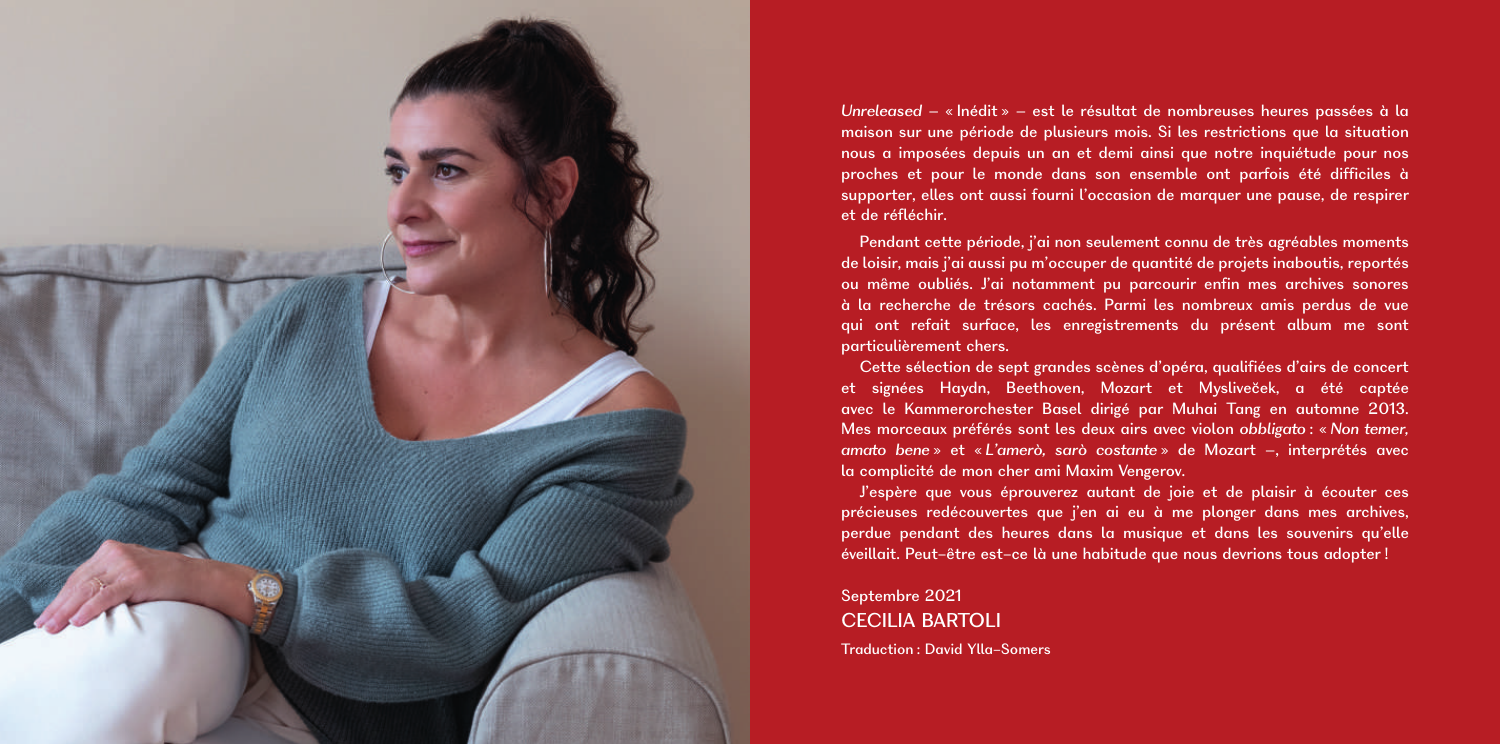# **De l'aria de valise à la grande scène**

Cecilia Bartoli a réuni sur ce disque sept grandes scènes vocales avec accompagnement d'orchestre datant de la seconde moitié du XVIIIe siècle. La plupart d'entre-elles pourraient être regroupées sous le terme « aria de concert » si ce concept avait existé à cette époque. En effet, les arias de concert n'étaient pas considérées comme un genre proprement dit pendant la période classique, et les compositeurs écrivaient simplement des scènes complexes ayant un contenu théâtral pour une chanteuse ou un chanteur particulier. Sur le plan stylistique et formel, ces pièces auraient eu leur place aussi bien dans une salle de concert que sur une scène d'opéra.

En ce sens, de telles scènes étaient des développements de la légendaire « *aria di baule* » ou « aria de valise » de l'époque baroque. Elles faisaient alors partie des bagages de tournée des célèbres stars du chant pour qui elles étaient écrites afin de mettre en valeur leurs prouesses vocales particulières et garantissaient ainsi leur succès dans chaque nouvelle ville.

Il est fascinant de voir comment ces grandes scènes se sont progressivement développées à partir de l'aria da capo, dont le corset s'est de plus en plus ouvert. Les librettos anciens célèbres continuaient cependant à être utilisés, notamment ceux de Métastase, ce qui témoigne de la qualité de ses textes.

Nous pouvons comprendre clairement tout cela en écoutant les sept grandes scènes de Mysliveček, Haydn, Mozart et Beethoven présentées ici, composées entre 1773 et 1796.

#### 1.

Trois numéros de ce disque sont associés à la célèbre chanteuse Josepha Duschek (1754– 1824) qui vivait à Prague. Beethoven visita cette ville en 1796 pendant la seule grande tournée de concerts de sa vie. C'est probablement à Prague qu'il composa la scène et aria « *Ah! perfido…Per pietà, non dirmi addio!* », créée à Leipzig en novembre de la même année avec Duschek en soliste.

Le style entièrement italianisant de la forme et, dans l'ensemble celui de la mélodie, peuvent sembler assez peu typiques de Beethoven. En écoutant attentivement, on peut cependant percevoir des échos de Leonore, la seule héroïne d'opéra de Beethoven : dans l'aspect héroïque de l'*Accompagnato*, dans les paires de croches liées ascendantes et descendantes du *Lento*, dans les transitions abruptes vers des tempos rapides de caractère dramatique et les sauts correspondants dans la ligne vocale, dans le ralentissement avant l'*Adagio* renouvelé peu avant la fin, dans le point culminant avec une note aiguë et une colorature descendante, et finalement dans le postlude orchestral. Le choix des instruments de la section des bois est frappant : une flûte, deux clarinettes,

deux bassons, mais pas de hautbois. La couleur chaude des clarinettes ressort donc particulièrement bien et avec clarté, notamment dans de nombreux petits solos.

#### 2.

Mozart composa deux grandes scènes et arias à Vienne en 1786 qui sont étroitement liées sur le plan textuel et musical : « *Non più, tutto ascoltai…Non temer, amato bene* » K. 490, et « *Ch'io mi scordi di te…Non temer, amato bene* » K. 505. La seconde était destinée à être une pièce de concert virtuose pour Nancy Storace, la première Susanna dans *Le nozze di Figaro*, tandis que Mozart jouait lui-même le célèbre solo de piano. La version plus ancienne et beaucoup moins connue, présentée ici, se distingue cependant par une merveilleuse partie de solo *obbligato* pour le violon. Le texte de l'aria serait de Lorenzo Da Ponte.

Mozart composa K. 490 pour une représentation privée de son *Idomeneo* au Palais Auersperg où il avait retravaillé le rôle d'Idamante pour un ténor à la place du castrat soprano de la première à Munich. Mais de nos jours, cette aria semble plus souvent reprise par des chanteuses que par leurs collègues masculins, et elle est davantage chez soi dans une salle de concert que sur une scène d'opéra.

Sur le plan de la forme, les deux versions se composent d'un *recitativo accompagnato* et d'un soi-disant *rondò*, une forme d'aria en deux parties populaire à la fin du XVIII<sup>e</sup> siècle et au début du XIXe, que nous connaissons chez Rossini, par exemple. Le début d'un *rondò* est typiquement lyrique et lent, tandis qu'il se conclut par une partie clairement séparée, rapide et très virtuose.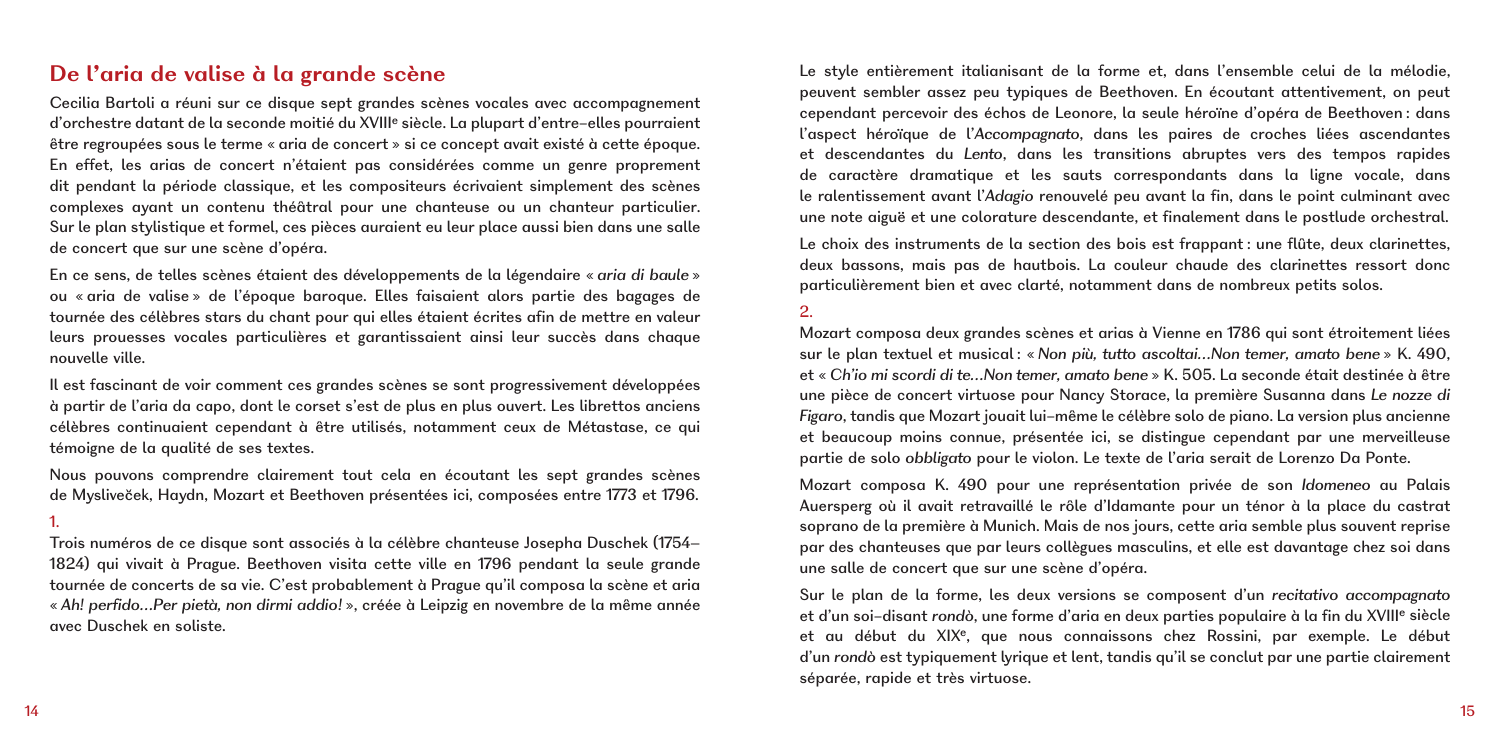# 3.

D'autres liens avec Prague et Mozart sont fournis par la musique de Joseph Mysliveček (1737–1781), tandis que l'aria « *Se mai senti* » de son opéra *La clemenza di Tito* présentée ici est une rareté absolue. Mysliveček passa sa jeunesse dans la capitale de la Bohême où il exerça d'abord le métier de meunier conformément à la tradition familiale. C'est seulement à l'âge de vingt-six ans qu'il se rendit en Italie où il devint rapidement un compositeur d'opéra célèbre, voire le mieux payé, et connu dans toute l'Europe. Les Mozart étaient amis avec lui depuis leur première rencontre à Bologne en 1770, jusqu'au moment où Leopold Mozart rompit leur relation parce que Mysliveček n'avait pas réussi à obtenir pour Wolfgang une commande d'opéra en Italie. Mozart semble pourtant avoir conservé de bons sentiments envers son collègue de dix-neuf ans son aîné, et rendit visite à Mysliveček, gravement malade, dans un hôpital de Munich en 1777.

Stylistiquement, l'influence de Mysliveček sur Mozart fut considérable, ce qui est évident dès les premières notes. Créé à Venise en 1773, *La clemenza di Tito* de Mysliveček est encore entièrement dévolu à l'opera seria : le livret de Métastase avait été mis en musique pour la première fois par Caldara à Vienne en 1734, et par la suite plus de cinquante fois. Sur ce disque, « *Se mai senti* » est la pièce la plus ancienne et la plus traditionnelle, même si sa forme da capo n'est plus strictement respectée. De plus, à l'exception de la très brève partie B, l'aria est d'une intimité saisissante, composée en grande partie sous forme syllabique, à peine ornementée et ne contenant que quelques courtes roulades. Sur le plan mélodique et harmonique, elle est aussi d'un caractère clairement classique.

#### 4.

En 1777, Josepha Duschek se rendit avec son mari dans la ville natale de sa mère, Salzbourg, et le couple se lia immédiatement d'amitié avec Mozart, à peine plus jeune. À cette époque, Mozart composa une grande scène composée de deux récitatifs, d'une aria et d'une cavatine pour Josepha, « *Ah, lo previdi!* ». Cependant, il la dédia à Aloysia Weber. Il était tombé amoureux de cette chanteuse quelques semaines plus tard lors de sa visite à Mannheim, et cinq ans plus tard, il épousera sa sœur Constanze.

L'ordre des parties dans « *Ah, lo previdi!* » est inhabituel pour une pièce de caractère démonstratif : le premier récitatif animé est suivi d'une aria dramatique, tandis que la cavatine intériorisée constitue la conclusion de la grande scène. Le premier récitatif et l'aria correspondante se fondent précipitamment sans les formules habituelles de clôture et d'ouverture – un procédé que Mozart utilisa abondamment, notamment dans *Idomeneo* (1781). L'aria « *Ah, t'invola agli'occhi miei* » commence de manière suspendue, sans prélude orchestral. Sommes-nous encore dans le récitatif ou déjà dans l'aria ? La voix chante sans accompagnement pendant tout un couplet avant de s'élancer à plusieurs reprises dans une course sauvage de haut en bas, maintenant avec l'orchestre, convainquant ainsi nos oreilles que l'aria a bien commencé. La dernière phrase de l'aria s'enchaîne directement au triste deuxième *recitativo accompagnato*, « *Misera! Misera! In van m'adiro* », qui devient de plus en plus dramatique avec une cadence finale « véritable ». Néanmoins, la cadence conduit à la gémissante partie suivante du récitatif et non pas à la cavatine attendue. Quand cette dernière commence enfin, elle le fait « traditionnellement » par un solo de hautbois, auquel la voix va ensuite répondre tristement. Quelques mesures seulement avant la fin, la voix chante subitement très rapidement. Le postlude, en revanche, est de nouveau calme, la fin est subtile et discrète avec des touches de cordes brèves et sèches qui ne cherchent pas un tonnerre d'applaudissements.

Il est donc remarquable de voir que Mozart, alors âgé de vingt-et-un ans, avait déjà adopté les formes de la tragédie lyrique française et aussi de la nouvelle esthétique de l'opéra défendue par Gluck.

## 5.

Dix ans plus tard, Mozart se rendit à Prague pour y préparer la première de son *Don Giovanni* et passer beaucoup de temps avec ses amis, les Duschek. En hommage et probablement aussi comme un défi à la compétition artistique, il composa le récitatif « *Bella mia fiamma* » et le *rondò* « *Resta, o cara* » pour Josepha Duschek. Selon l'anecdote, elle enferma Mozart dans son pavillon de jardin jusqu'à ce qu'il lui livre enfin l'aria promise.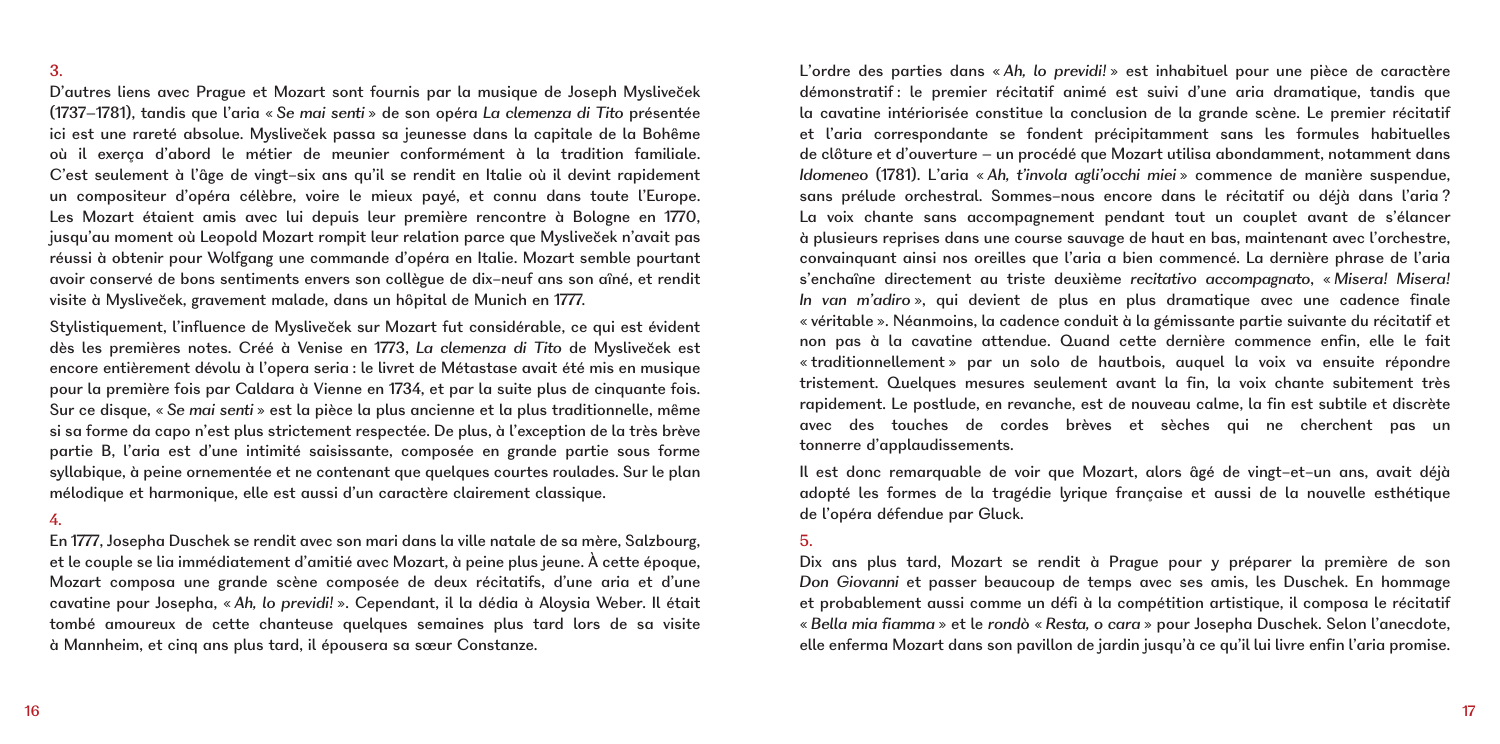Il lui rendit la pareille en écrivant de très redoutables difficultés vocales et en la menaçant de détruire immédiatement la nouvelle partition si elle ne la chantait pas parfaitement à la première lecture.

En fait, le récitatif de cette pièce commence de manière très délicate et hésitante ! L'exposition de l'aria est également d'humeur triste, tandis que les mots répétés à plusieurs reprises « *questo passo è terribile per me* » (cet instant est terrible pour moi) sont déjà représentés ici acoustiquement par des passages chromatiques frappants qui décrivent l'insécurité du pied, des sauts et des courses extrêmes d'une manière où l'on peut certainement reconnaître sous l'intensité de la déclaration l'humour noir sous-jacent de Mozart : la chanteuse doit aussi transpirer ! Bien sûr, il ne manqua pas l'occasion d'augmenter encore ces défis dans la partie finale dramatique et rapide, mais aussi de présenter la chanteuse de la manière la plus radieuse malgré toutes les difficultés.

#### 6.

En 1775, le fils cadet de l'impératrice Marie-Thérèse, l'archiduc Maximilien-François, visita Salzbourg. Pour cette occasion, le prince-archevêque de l'époque commanda à Mozart, alors âgé de dix-neuf ans, d'écrire une *serenata* sur le livret de Métastase, *Il re pastore.*  Destiné aux événements royaux, ce genre possédait un caractère festif et mesuré. Les explosions émotionnelles ou les passages dramatiques étaient étrangers à la *serenata*, son contenu étant généralement pastoral.

Le point culminant musical de la partition est l'air tendre du berger Aminta « *L'amerò, sarò costante* », chanté à l'origine par un castrat, qui entre-temps s'est révélé être le roi légitime de Sidon, mais qui refuse de renoncer à son premier amour, Elisa. La mélodie est simple, ce qui la rend d'autant plus touchante. Elle est soutenue par le timbre doux du violon solo, tandis que deux cors anglais, utilisés à la place des hautbois habituels, apportent aux accords de l'accompagnement un fond sonore pastoral inhabituel.

7.

« *Scena composta per la Signora Banti da me Giuseppe Haydn mpria [Parole del signor abate Pietro Metastasio]* » est le titre donné par Joseph Haydn à sa partition « *Berenice,* 

*che fai?* », créée à Londres en 1795 – c'est-à-dire une grande scène composée de sa propre main sur des paroles de Métastase pour la célèbre cantatrice Brigida Banti. Sur le plan formel, elle comprend un grand récitatif (*scena*) dramatique, une cavatine, un second récitatif très court, et pour finir une aria virtuose – contrairement à « *Ah, lo previdi!* » décrit plus haut, c'est une structure qui ne cesse de croître et qui parvient à un point culminant dramatique.

Le début de la *scena* de quelques mesures – supprimées dans une version ultérieure de Haydn – est frappant : il donne l'impression qu'un autre numéro a été joué avant lui, et que nous nous sommes « branchés » au milieu. Haydn a modelé la transition vers la première aria de manière très subtile et ouverte : la chanteuse termine le récitatif par « non partir » *a capella*, pour ainsi dire. Elle répète ensuite ces mots tandis que la structure différente de l'accompagnement orchestral indique que l'aria a maintenant commencé. Cette technique n'avait évidemment plus rien de nouveau à la fin du XVIIIe siècle, mais il reste fascinant d'observer comment un texte vieux de plus de cinquante ans et conçu pour une esthétique complètement différente est mis en musique selon de nouvelles idées musicales et dramatiques.

Comparée aux autres pièces de ce disque, l'utilisation richement variée des bois dans « *Berenice che fai?* » est saisissante. Le langage tonal et la conduite de la voix peuvent rappeler une autre partition inachevée écrite à Londres, que Cecilia Bartoli aime constamment interpréter : le dernier et merveilleux opéra de Haydn, *L'anima del filosofo*. Cependant, à la toute fin de l'aria « *Perché, se tanti siete* » après la cadence, où la voix descend dans son registre le plus grave et où les bois entrent, une tournure évoque des associations avec le *Don Giovanni* de Mozart.

Ainsi s'achève l'arc des sept grand numéros vocaux présentés ici. Écrits sur une période de vingt-trois ans et caractérisés par une puissante imagination formelle et musicale, ils sont étroitement liés, notamment en raison du respect personnel, de l'amitié et de l'influence des compositeurs des uns sur les autres.

# **MARKUS WYLER**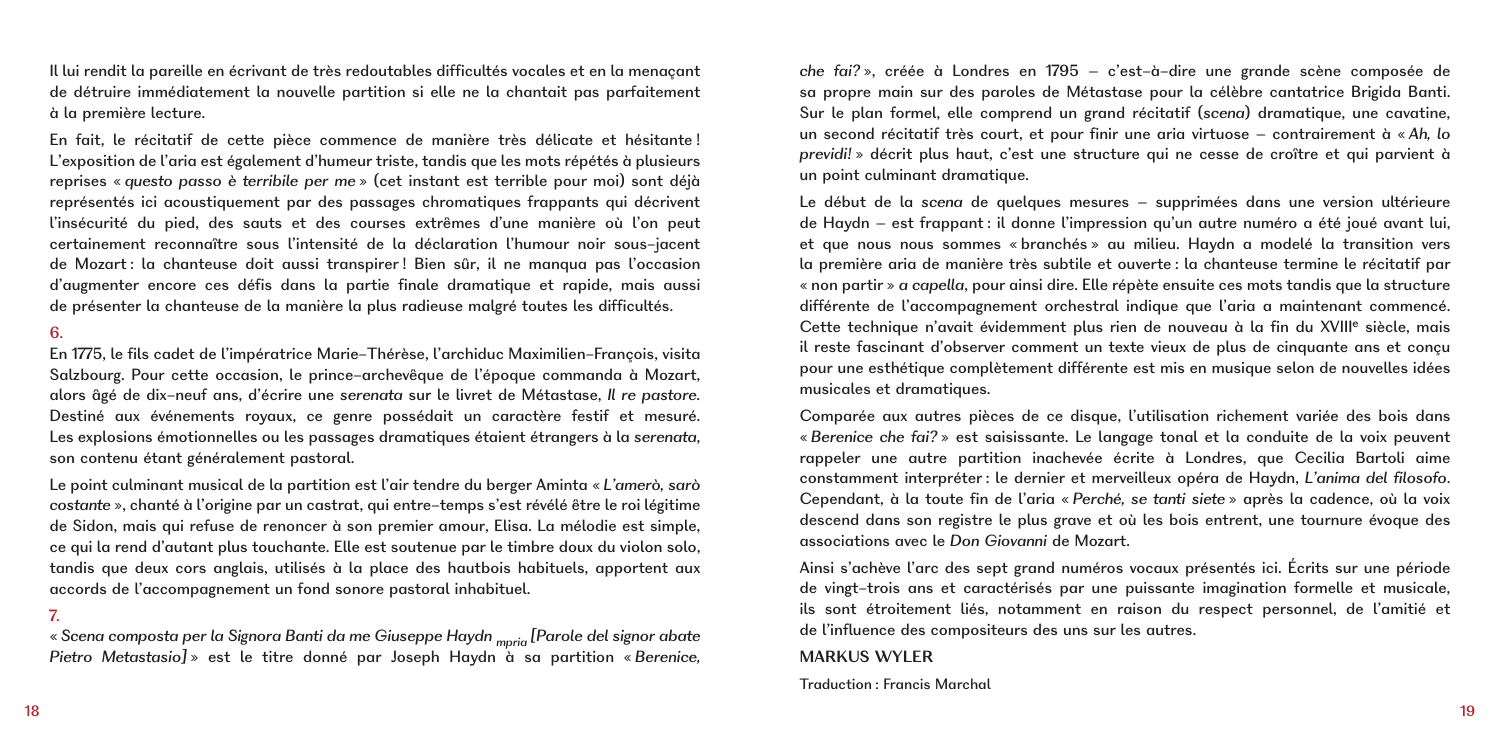

*Unreleased –* "Unveröffentlicht" – ist das Ergebnis vieler Stunden, die ich über einen Zeitraum von mehreren Monaten zu Hause verbracht habe. Die Einschränkungen, die uns die Situation in den letzten anderthalb Jahren auferlegt hat, die Sorge um unsere Lieben und die Welt im Allgemeinen waren zwar manchmal schwer zu ertragen, aber sie haben uns auch die Chance gegeben, innezuhalten, durchzuatmen und nachzudenken.

In dieser Zeit habe ich nicht nur glückliche Stunden der Muße verbracht, sondern es auch genossen, dass ich mich um Unerledigtes, Aufgeschobenes oder Vergessenes kümmern konnte. Endlich hatte ich die Gelegenheit, mein Tonarchiv zu durchforsten und nach verborgenen Schätzen zu suchen. Unter den zahlreichen lang vermissten Freunden, die zum Vorschein kamen, sind die Aufnahmen auf diesem Album für mich besonders kostbar.

Diese Auswahl von sieben großartigen Szenen – sogenannten Konzertarien – von Haydn, Beethoven, Mozart und Mysliveček wurde im Herbst 2013 mit dem Kammerorchester Basel unter der Leitung von Muhai Tang aufgenommen. Meine Lieblingsstücke sind die beiden Arien mit obligater Violinstimme – Mozarts "Non temer, amato bene" und "L'amerò, sarò costante" –, die ich zusammen mit meinem lieben Freund Maxim Vengerov eingespielt habe.

Ich hoffe, dass Sie an diesen wiederentdeckten Kleinoden genauso viel Freude und Vergnügen haben werden wie ich, als ich mich in meinen Archiven vertiefen und stundenlang in der Musik und den damit verbundenen Erinnerungen schwelgen konnte. Vielleicht ist das eine Gewohnheit, die wir uns alle aneignen sollten!

September 2021 CECILIA BARTOLI Übersetzung: Toby Alleyne-Gee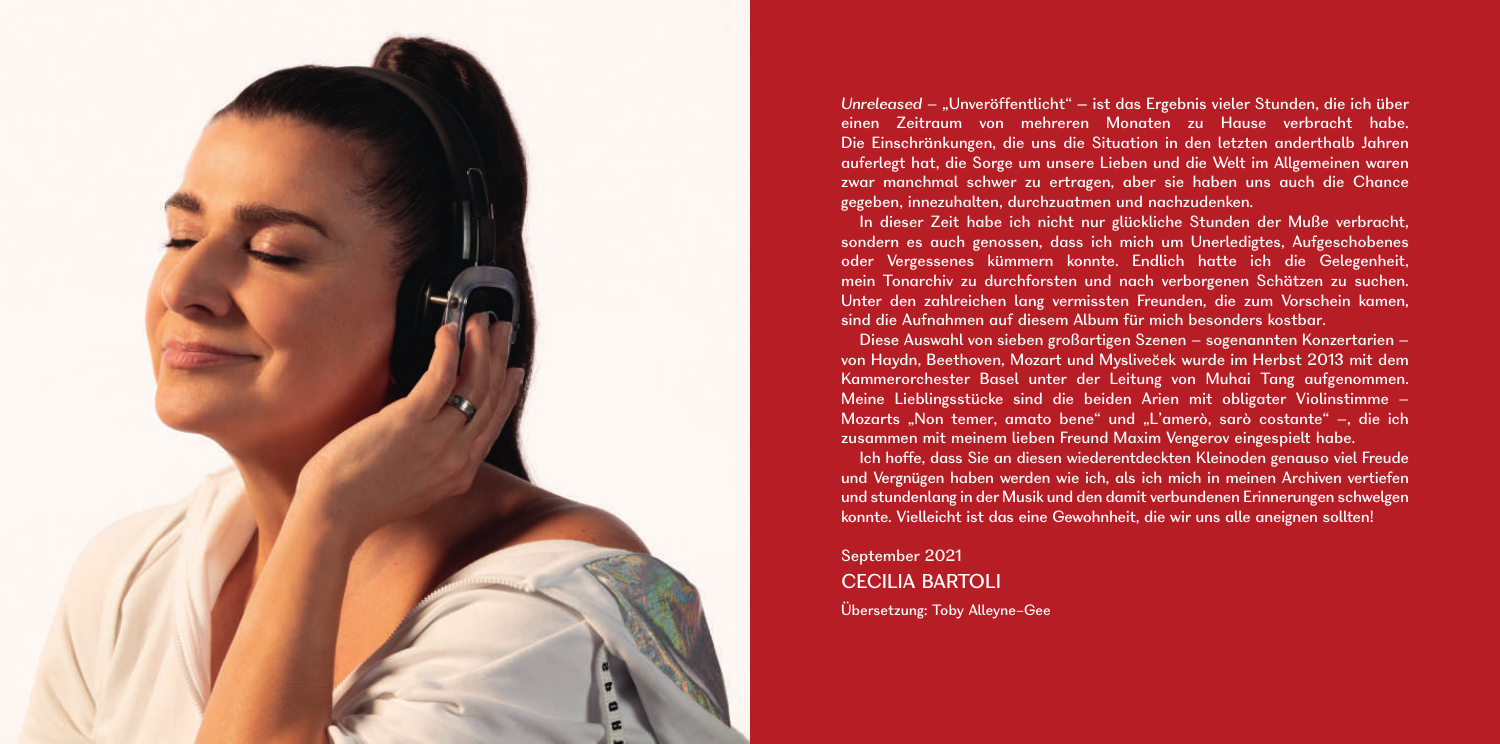# **Von der Kofferarie zur großen Szene**

Sieben vom Orchester begleitete ausgedehnte Gesangsszenen aus der zweiten Hälfte des 18. Jahrhunderts vereint Cecilia Bartoli auf dieser CD. Die meisten davon möchte man unter dem Begriff "Konzertarie" subsumieren, hätte dieser Gattungsbegriff damals tatsächlich existiert. Als eigentliches Genre wurden Konzertarien in der Klassik nämlich nicht wahrgenommen. Der Komponist schrieb einfach komplexe Szenen mit theatralischem Inhalt für eine bestimmte Sängerin oder einen Sänger. Stilistisch und formal hätten sie gleichermaßen in den Konzertsaal wie auf die Opernbühne gepasst.

In diesem Sinne sind solche Szenen Weiterentwicklungen der legendären "Kofferarie" der Barockzeit. Damals gehörten diese unbedingt in das Tourneegepäck gefeierter Gesangsstars, man schrieb sie ihnen auf den Leib, hob darin spezielle vokale Fertigkeiten hervor und garantierte somit den Erfolg in jeder neuen Stadt.

Faszinierend ist, wie die erwähnten Szenen sich nach und nach aus der Da-capo-Arie entwickelten, deren Korsett immer weiter aufbrach. Die berühmten alten Libretti verwendete man hingegen weiter, insbesondere diejenigen Metastasios, was für die Qualität seiner Texte spricht.

Anschaulich nachvollziehen können wir dies alles beim Hören der hier vorgestellten sieben, zwischen 1773 und 1796 entstandenen Szenen Myslivečeks, Haydns, Mozarts und Beethovens.

#### 1.

Drei Nummern auf dieser CD sind verbunden mit der in Prag ansässigen, berühmten Sängerin Josepha Duschek (1754–1824). Beethoven besuchte diese Stadt 1796 auf der einzigen größeren Konzertreise seines Lebens. In Prag entstanden wohl Szene und Arie "Ah! Perfido … Per pietà, non dirmi addio!", deren erste öffentliche Aufführung im November desselben Jahres mit der Duschek als Solistin in Leipzig stattfand.

Wenig typisch für Beethoven mögen uns der ganz und gar italienische Stil der Form und im großen Ganzen die Melodik erscheinen. Beim aufmerksamen Hören hingegen mag man sehr wohl Anklänge an Beethovens einzige Opernheldin Leonore entdecken: im Heroischen des Accompagnatos, etwa, in den auf- und absteigenden Linien gebundener Achtelpaare im Lento, in den abrupten Übergängen zu schnellen Tempi mit dramatischem Charakter und entsprechenden Sprüngen in der vokalen Linie, in der Verlangsamung vor dem erneuten Adagio kurz vor Schluss, in der Kulmination mit Spitzenton und absteigender Koloratur und schließlich im Orchesternachspiel.

Auffällig ist die Auswahl der Holzbläser: eine Flöte, der Rest doppelt besetzt, aber keine Oboen. Die warme Farbe der Klarinetten tritt daher besonders schön und mit Deutlichkeit zutage, nicht zuletzt in zahlreichen kleinen Soli.

# 2.

Mozart schrieb 1786 in Wien zwei große Szenen und Arien, die textlich wie musikalisch eng miteinander verwandt sind: "Non più, tutto ascoltai … Non temer, amato bene" KV 490 sowie "Ch'io mi scordi di te? … Non temer, amato bene" KV 505. Letztere waren als virtuoses Konzertstück für Nancy Storace, der ersten Susanna in *Le nozze di Figaro*, gedacht, während Mozart das berühmte Klaviersolo selber spielte. Die hier vorliegende frühere, weit weniger bekannte Version, hingegen, zeichnet sich durch einen wunderbaren obligaten Solopart für Violine aus. Der Text der Arie soll von Lorenzo Da Ponte sein.

Komponiert hatte Mozart KV 490 für eine private Aufführung seines *Idomeneo* im Palais Auersperg, wo er die Rolle des Idamante für einen Tenor anstelle des Soprankastraten der Münchner Uraufführung umgearbeitet hatte. Allerdings nehmen sich dieser Arie heute offenbar weit öfter Sängerinnen an als ihre männlichen Kollegen, und sie ist eher im Konzertsaal als auf der Bühne daheim.

Von der Form her bestehen beide Versionen aus einem Recitativo accompagnato und sogenanntem *Rondò*, einer Ende des 18. und im frühen 19. Jahrhundert populären, zweiteiligen Arienform, die wir zum Beispiel von Rossini kennen. Der Beginn eines Rondòs ist typischerweise lyrisch und in langsamem Tempo gehalten, während es mit einem deutlich abgesetzten, schnellen und sehr virtuosen Teil endet.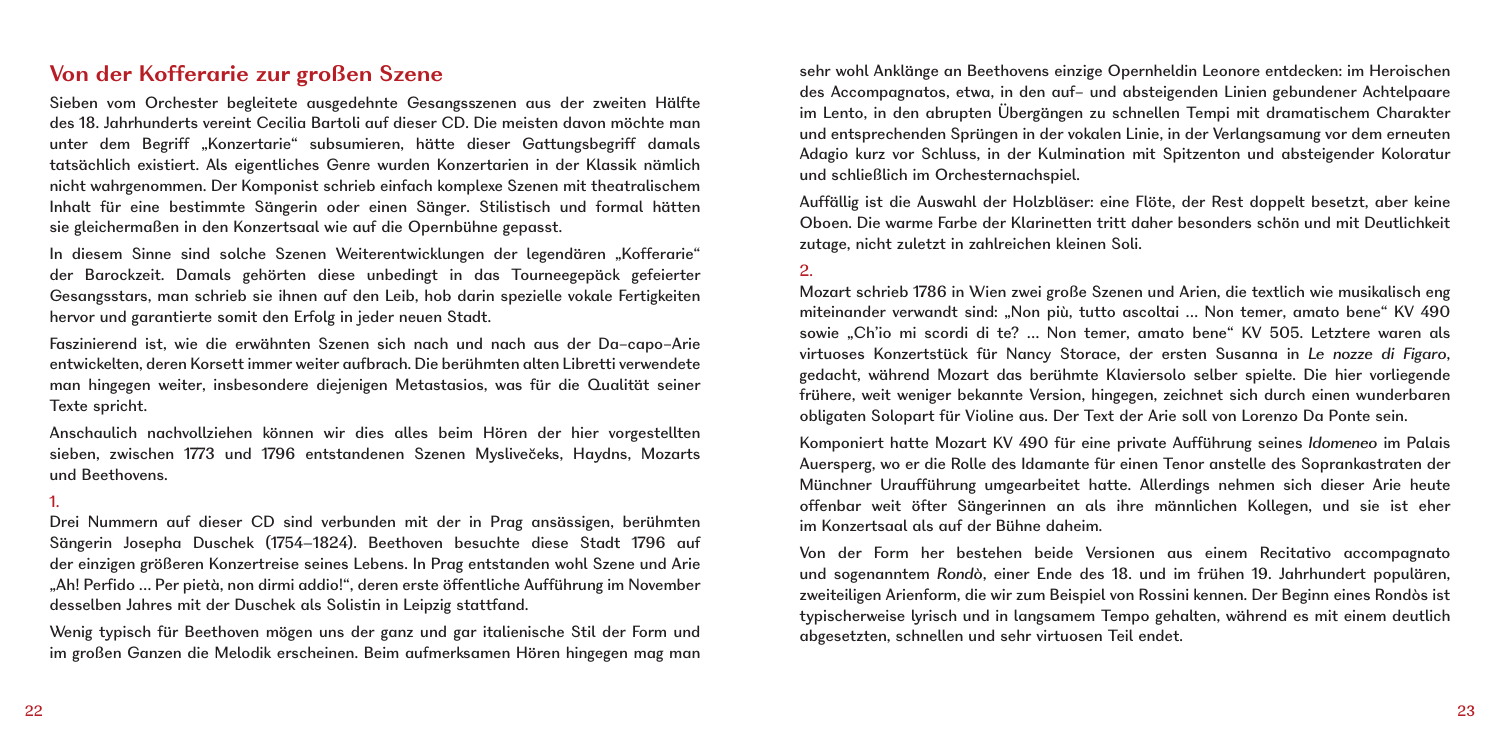## 3.

Weitere Verbindungen zu den Themen Prag sowie Mozart stellt die Musik Josef Myslivečeks (1737–1781) her, während die in dieser Aufnahme vorgestellte Arie "Se mai senti" aus der Oper *La clemenza di Tito* eine absolute Rarität darstellt. Mysliveček verlebte seine Jugend in der böhmischen Hauptstadt und ergriff dort zunächst ganz nach Familientradition den Beruf eines Müllers. Erst mit 26 Jahren kam er nach Italien, wo er schnell zum gefeierten, schließlich sogar europaweit bekannten und bestbezahlten Opernkomponisten aufstieg. Die Mozarts waren mit ihm von der ersten Begegnung 1770 in Bologna freundschaftlich verbunden, bis Vater Leopold die Beziehung abbrach, weil es Mysliveček nicht gelungen war, Wolfgang in Italien einen Opernauftrag zu verschaffen. Dieser jedoch scheint dem 19 Jahre älteren Kollegen weiterhin wohlgesonnen gewesen zu sein und besuchte den schwerkranken Mysliveček noch 1777 in einem Münchner Krankenhaus.

Stilistisch war Myslivečeks Einfluss auf Wolfgang Amadeus Mozart beträchtlich, was von den ersten Tönen an offenbar wird. Myslivečeks 1773 in Venedig uraufgeführte *Clemenza di Tito* ist allerdings noch ganz der Opera seria verpflichtet: Metastasios Libretto war erstmals 1734 in Wien von Caldara und in der Folge über 50 Mal vertont worden. Auf der vorliegenden CD ist "Se mai senti" das älteste und traditionellste Stück, wenn die Da-capo-Form auch hier bereits nicht mehr streng eingehalten wird. Zudem ist die Arie außer im sehr kurzen B-Teil auffallend innig, größtenteils syllabisch komponiert, kaum ornamentiert und enthält nur wenige, kurze Läufe. Melodisch und harmonisch ist sie ebenfalls von eindeutig klassischem Charakter.

#### 4.

1777 besuchte die Duschek mit ihrem Mann die Heimatstadt ihrer Mutter, Salzburg, wo sich das Ehepaar sofort mit dem nur wenig jüngeren Mozart anfreundete. Damals schrieb dieser für Josepha Duschek "Ah, lo previdi!", eine große, aus zwei Rezitativen, Arie und Kavatine bestehende Szene. Gewidmet wurde sie allerdings Aloysia Weber. In diese Sängerin verliebte Mozart sich wenige Wochen später während seines Besuches in Mannheim, und fünf Jahre später heiratete er deren Schwester Constanze.

Ungewöhnlich für ein Schaustück ist in "Ah, lo previdi!" die Reihenfolge der Teile: Nach dem ersten, erregten Rezitativ folgt eine dramatische Arie, während die verinnerlichte Kavatine den Abschluss der Szene bildet. Das erste Rezitativ und die entsprechende Arie gehen ohne die üblichen Schluss- und Anfangsformeln quasi überstürzt ineinander über – ein Mittel, welches Mozart insbesondere in *Idomeneo* (1781) ausführlich verwendete. Die Arie "Ah, t'invola agl'occhi miei" beginnt schwebend, ohne Orchestervorspiel. Befinden wir uns hier noch im Rezitativ oder bereits in der Arie? Die Stimme singt einen ganzen Vers lang a cappella, bevor sie sich endlich mit wildem, wiederholtem Lauf von oben nach unten stürzt, jetzt mit Orchester, und dadurch unser Gehör überzeugt, dass die Arie begonnen hat. Die Schlussphrase der Arie geht ebenfalls direkt über in das traurige zweite Recitativo accompagnato, "Misera! Misera! In van m'adiro". Dieses wird zunehmend dramatischer, es folgt ein "richtiger" Kadenzabschluss. Trotzdem leitet dieser zum nächsten, lamentierenden Teil des Rezitativs über und nicht zur erwarteten Kavatine. Diese schließlich beginnt "traditionell" mit einem Oboensolo, welches die Singstimme in der Folge traurig umspielen wird. Nur wenige Takte vor Schluss singt die Stimme plötzlich sehr schnell, das Nachspiel hingegen ist wieder ruhig, der Schluss fein und unaufdringlich mit kurzen, trockenen Streichertupfern, die so gar nicht nach tosendem Applaus suchen.

Meisterhaft also, wie der 21-jährige Mozart sich bereits auch die Formen der französischen *Tragédie lyrique*, respektive die von Gluck verfochtene neue Opernästhetik, zu eigen gemacht hatte.

# 5.

Zehn Jahre später indessen reiste Mozart nach Prag, wo er die Uraufführung seines *Don Giovanni* vorbereitete und viel Zeit bei seinen Freunden, den Duscheks, verbrachte. Als Hommage und wohl auch als Herausforderung zum künstlerischen Wettstreit schrieb er für Josepha das Rezitativ "Bella mia fiamma" und Rondò "Resta, o cara". Der Anekdote nach sperrte die Duschek Mozart, bis er ihr endlich die versprochene Arie abliefere, in ihren Gartenpavillon ein. Er wiederum quittierte dies damit, dass er ihr horrende vokale Schwierigkeiten aufgab und drohte, das neue Werk sofort zu vernichten, falls sie sie beim ersten Lesen nicht fehlerlos ab Blatt singe.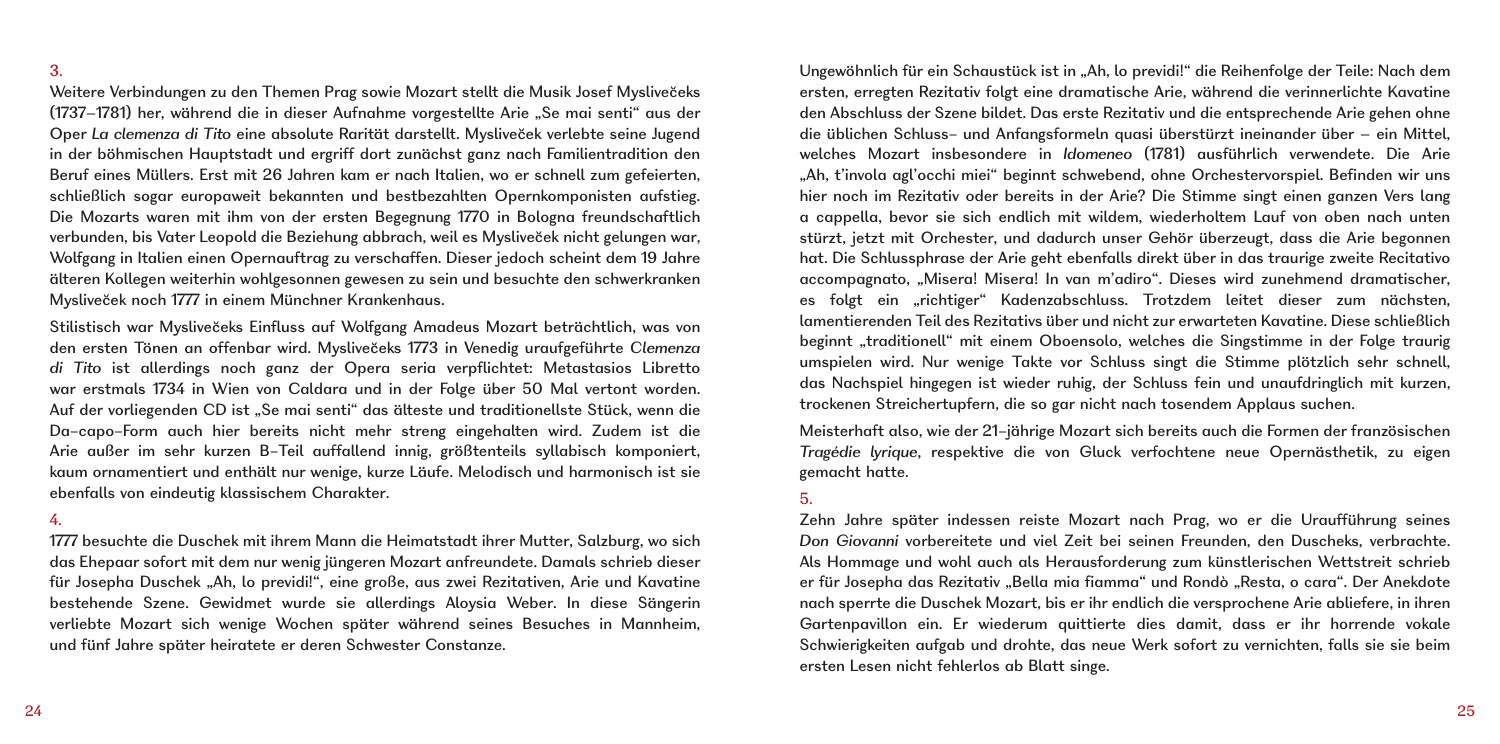Tatsächlich beginnt das Rezitativ in diesem Stück sehr fein und zaghaft! Auch die Exposition der Arie ist von der Stimmung her traurig, während die mehrfach wiederholten Worte "questo passo è terribile per me" ("dieser Schritt ist schrecklich für mich") akustisch bereits hier mit auffälligen, die Unsicherheit des Fußes beschreibenden chromatischen Passagen, extremen Sprüngen und Läufen in einer Weise dargestellt werden, in der man unter der Intensität der Aussage durchaus Mozarts unterliegenden schwarzen Humor erkennen kann: die Sängerin soll ruhig auch schwitzen. Natürlich ließ er es sich nicht nehmen, diese Herausforderungen im dramatischen und schnellen Schlussteil weiter zu steigern, die Sängerin aller Erschwernisse zum Trotz aber auch aufs Strahlendste zu präsentieren.

# 6.

1775 hatte der jüngste Sohn von Kaiserin Maria Theresia, Erzherzog Maximilian Franz, Salzburg besucht. In diesem Zusammenhang erteilte der damalige Fürsterzbischof dem 19-jährigen Mozart den Auftrag für *Il re pastore*, eine auf Metastasios Libretto zurückgehende Serenata. Dieses royalen Ereignissen zugedachte Genre war festlich und gemessen. Emotionale Ausbrüche oder dramatische Momente sind der Serenata fremd, ihre Inhalte in der Regel pastoral.

Als musikalischer Höhepunkt des Werks gilt "L'amerò, sarò costante", die zarte Arie des ursprünglich von einem Kastraten gesungenen Schäfers Aminta, der sich inzwischen als rechtmäßiger König von Sidon entpuppt hat, aber seiner ersten Liebe Elisa nicht entsagen mag. Die Melodie ist schlicht, was sie umso berührender macht. Umspielt wird sie vom süßen Ton der Solovioline, während zwei Englischhörner, die anstatt der üblichen Oboen eingesetzt werden, die begleitenden Akkorde mit einem außergewöhnlichen, pastoralen Hintergrundklang versehen.

## 7.

Eine "Scena composta per la Signora Banti da me Giuseppe Haydn <sub>mpria</sub> [Parole del signor abate Pietro Metastasio]" nannte Joseph Haydn sein 1795 in London uraufgeführtes Werk "Berenice, che fai?", also eine von eigener Hand auf Worte Metastasios für die berühmte Sängerin Brigida Banti komponierte Szene. Formal umfasst sie ein großes, dramatisches

Rezitativ, eine Kavatine, gefolgt von einem zweiten, allerdings sehr kurzen Rezitativ sowie einer abschließenden virtuosen Arie – also im Unterschied zum oben beschriebenen "Ah, lo previdi!" ein an Spannung beständig wachsender, im dramatischen Höhepunkt kulminierender Aufbau.

Der Beginn der Szene mit ein paar – in einer späteren Version von Haydn gestrichenen – Takten ist frappant: Er erweckt den Eindruck, es sei davor bereits eine andere Nummer gespielt worden, und wir hätten uns mittendrin "zugeschaltet". Den Übergang zur ersten Arie gestaltete Haydn sehr fein und offen: Die Sängerin beendet mit "non partir" sozusagen a cappella das Rezitativ. Anschließend wiederholt sie diese Worte, während die andere Struktur der Orchesterbegleitung darauf hindeutet, dass nunmehr die Arie begonnen hat. Natürlich ist diese Technik am Ende des 18. Jahrhunderts nicht mehr neu, aber es bleibt faszinierend zu beobachten, wie ein über 50 Jahre alter, für eine komplett andere musikalische Ästhetik geschriebener Text neuen musikdramatischen Vorstellungen entsprechend vertont wird.

Im Vergleich zu den anderen Stücken auf dieser CD fällt an "Berenice, che fai?" die abwechslungsreiche Verwendung der Holzbläser auf. Tonsprache und Stimmführung mögen an ein anderes in London entstandenes, allerdings unvollendetes Werk erinnern, welches Cecilia Bartoli immer wieder gerne zur Aufführung bringt: Haydns letzte, wunderbare Oper *L'anima del filosofo*. Ganz am Schluss der Arie "Perché, se tanti siete" weckt allerdings nach der Kadenz, wo die Stimme in die tiefste Lage sinkt und die Holzbläser einsetzen, eine Wendung Assoziationen an Mozarts *Don Giovanni*.

Somit vervollständigt sich der Bogen über die hier vorgestellten, sieben großen Gesangsnummern. Über einen Zeitraum von 23 Jahren entstanden, von großer formaler und musiksprachlicher Fantasie geprägt, sind sie beziehungsreich verbunden, nicht zuletzt aufgrund des persönlichen Respekts, der Freundschaft und des Einflusses der Komponisten aufeinander.

#### **MARKUS WYLER**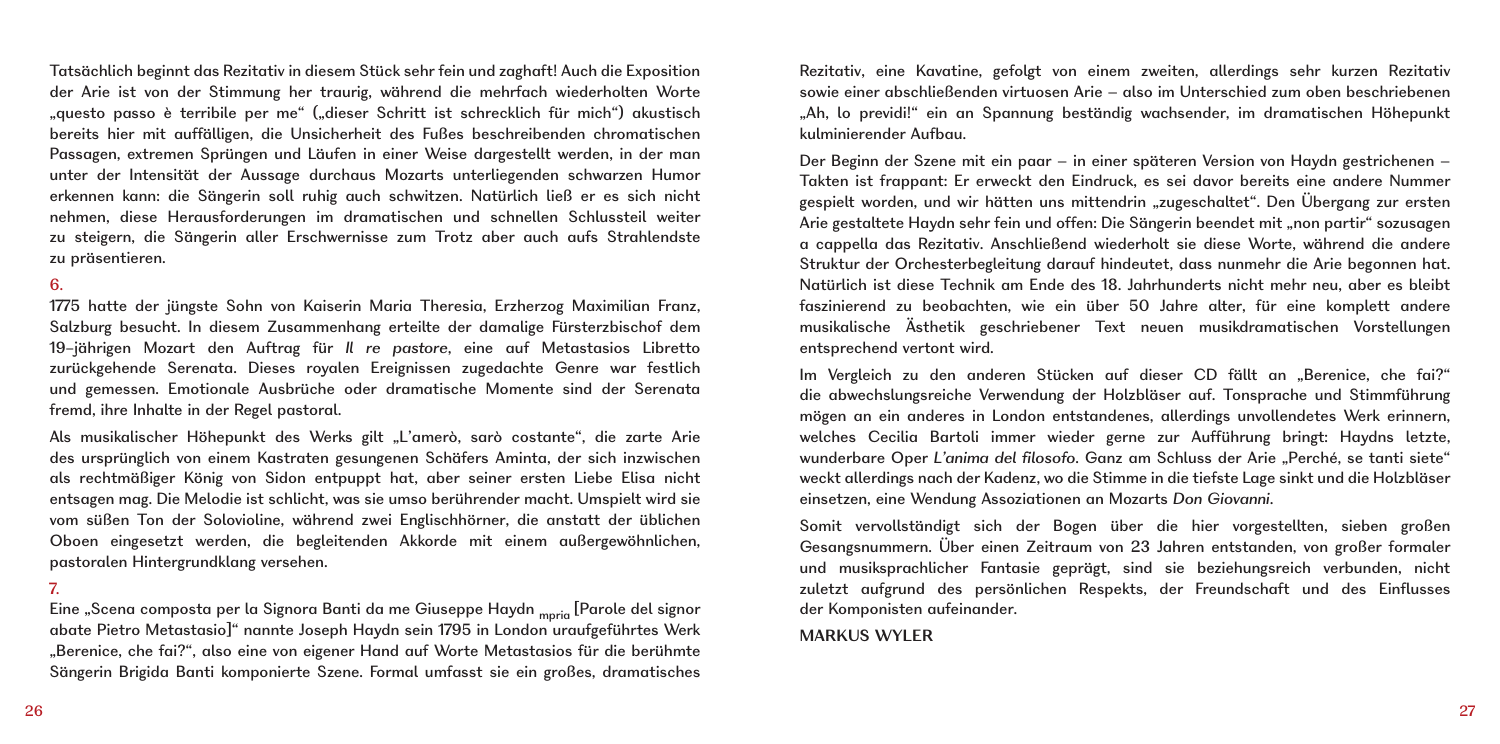

Recording Producer & Editor: Arend Prohmann Recording Engineer: Philip Siney Manuscript source (Mysliveček): Pontificia Biblioteca Antoniana (Padua) Vocal Advisor: Silvana Bazzoni Head of A&R Administration: Joanne Baines Production Manager: Jenny Stewart Recording Location: Landgasthof Riehen, Switzerland, 17–20 November 2013 Introductory Note & Translations © 2021 Universal Music Operations Limited Sung text translations (English): © 1964 (1–3), 1979 (10) Gwynn Morris: Gwynn Morris C 1991 Philips Classics Productions (4); Paula Kennedy (5); Dennis Collins (11–13) Sung text translations (Français): © 1983/1991 Jacques Fournier (4, 6-7); Marina Bettineschi (5); David Ylla-Somers (8-9); Claudia Bedini © 1991 Philips Classics Productions (10); Dennis Collins (11–13) Sung text translations (Deutsch): Lothar Fischer C 1991 Philips Classics Productions (4); Gudrun Meier (5, 8–9); Stefan Kunze C 1977 Bärenreiter-Verlag, Kassel. Abdruck mit freundlicher Genehmigung des Verlags. Alle Rechte vorbehalten (6–7); David Ylla-Somers (8–9); Traude Freudlsperger C 1988 Internationale Stiftung Mozarteum (10) Cover Design: Fred Münzmaier Photography: Emanuele Scorcelletti Booklet Editing: WLP Ltd P 2021 Universal Music Operations Limited C 2021 Universal Music Operations Limited A Decca Classics Release.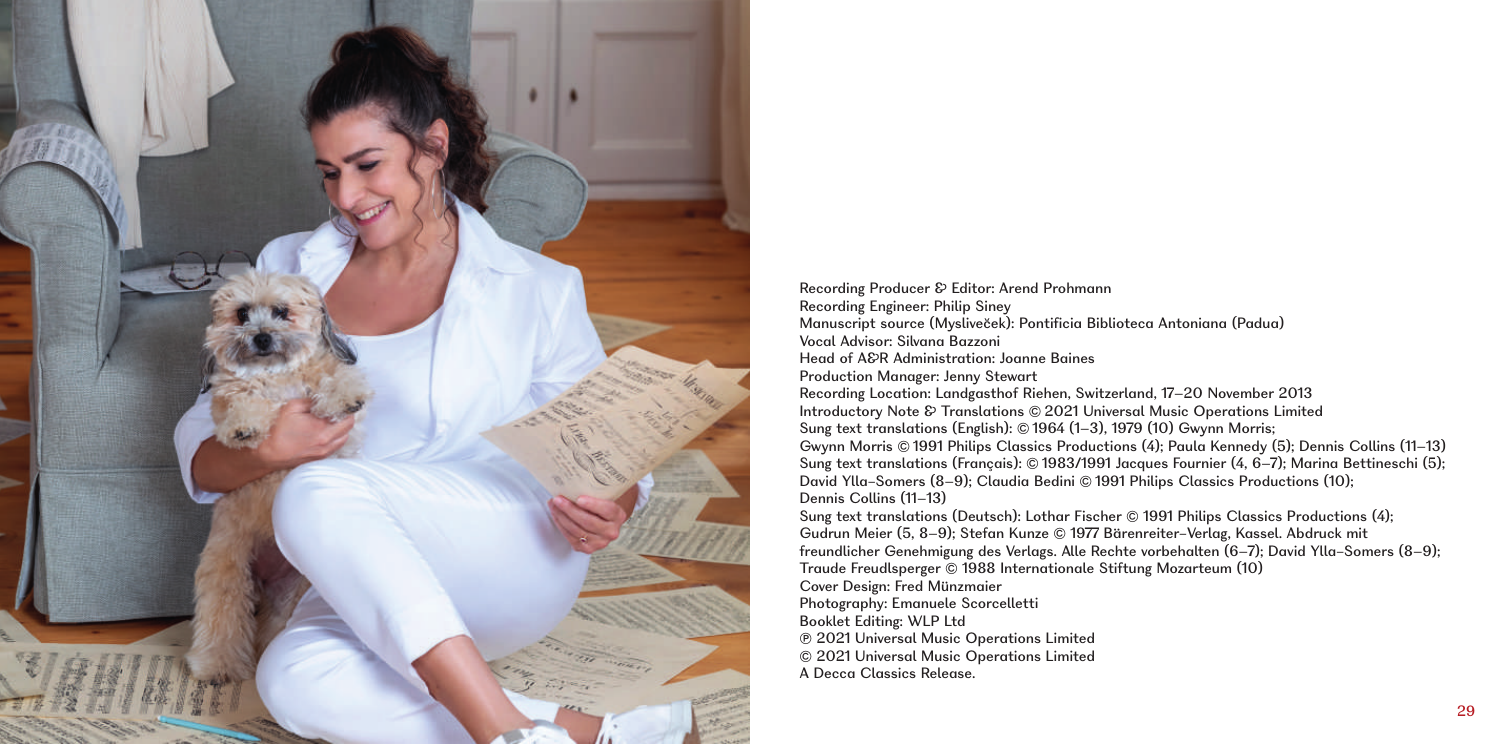# **Rezitativ**

Ah, du treuloser, Grausamer Verräter, du gehst? Und ist dies etwa dein Abschied? Wo gab es je grausamere Tyrannei? Geh, du Gottloser! Geh, flieh vor mir! Doch der Götter Zorn wirst du nicht entfliehen. Wenn der Himmel Gerechtigkeit, Mitleid kennt, Wird sich alles verschwören, dich zu bestrafen! Schattengleich werde ich dir folgen, wohin du auch gehst Meine Rache werde ich erleben, In meiner Vorstellung sehe ich ihr schon fiebernd entgegen, Sehe dich schon von Blitzen umzuckt.

Ah, nein! Haltet ein, Götter der Rache! Verschont jenes Herz, verwundet das meine! Ist er nicht mehr der, der er war,

so bin ich doch die, die ich gewesen; Für ihn lebte ich, für ihn will ich auch sterben.

#### **Arie**

Hab' Mitleid, verlass' mich nicht, Was werde ich ohne dich anfangen? Du weißt es wohl, mein teurer Geliebter, Vor Schmerz werde ich vergehen.

Ah, Grausamer! Du willst, dass ich sterbe! Hast du kein Mitleid mit mir? Warum nur belohnst du die so grausam, Die dich liebt? Sagt, ihr Götter, bin ich in diesem Schmerz Nicht des Mitleids würdig?

## LUDWIG VAN BEETHOVEN

**Ah! perfido Op.65**

# **Recitativo**

**1** Ah! perfido, spergiuro, Barbaro traditor, tu parti? E son questi gl'ultimi tuoi congedi? Ove s'intese tirannia più crudel? Va, scellerato! va, pur fuggi da me, L'ira de' numi non fuggirai. Se v'è giustizia in ciel, se v'è pietà, Congiureranno a gara tutti a punirti! Ombra seguace, presente, ovunque vai, Vedrò le mie vendette, Io già le godo immaginando. I fulmini ti veggo già balenar d'intorno. Ah no! Fermate, vindici Dei! Risparmiate quel cor, ferite il mio! S'ei non è più qual era, son io qual fui, Per lui vivea, voglio morir per lui!

#### **Aria**

- **2** Per pietà, non dirmi addio! Di te priva che farò? Tu lo sai, bell'idol mio! Io d'affanno morirò.
- **3** Ah crudel! Tu vuoi ch'io mora! Tu non hai pietà di me? Perchè rendi a chi t'adora Così barbara mercè? Dite voi se in tanto affanno Non son degna di pietà?

#### **Recitative**

Ah, perfidious, false, Brutal traitor, you are leaving me? And this is your last farewell? Whoever heard of harsher cruelty? Go, you wretch! Go, flee from me then, But you will not escape the fury of the gods! If there is justice in Heaven, if there is pity, They will all vie in scheming to punish you! Like a pursuing shadow, present wherever you go, I shall see vengeance done: I enjoy it already in my thoughts; I can see the thunderbolts already flashing about you. Ah, no! Ah, no! Stop, ye avenging gods! Spare that heart, strike at mine! If he is no longer as he was, I am just as I was; For him I lived, and I will die for him!

## **Aria**

For pity's sake, do not bid me farewell, What shall I do without you? You know, my idol, I shall die of grief.

Ah, cruel one, cruel one! You want me to die! Have you no pity for me? Why do you repay the one who adores you So barbarously? Say, ye gods, if in such bitter grief I do not deserve pity?

#### **Récitatif**

Ah, perfide, parjure, Traître inhumain, tu pars donc ? Et ce sont là tes derniers mots ? Vit-on jamais tyrannie plus cruelle ? Va scélérat ! Va donc, fuis-moi ! Tu ne pourras pas fuir la colère des Dieux ! S'il est au Ciel justice et pitié, Ils s'uniront tous pour te châtier ! Ombre fidèle, où que tu ailles Ma vengeance te trouvera : En pensée, déjà, je la savoure, Déjà je vois mes foudres éclater autour de toi ! Ah, non ! Dieux vengeurs, arrêtez-vous ! Épargnez ce cœur et frappez le mien ! S'il n'est plus ce qu'il était, je suis toujours la même, Pour lui je vivais, je veux mourir pour lui !

# **Air**

Par pitié, ne me dis pas adieu, Privée de toi, que ferai-je ? Tu le sais, mon idole, J'en mourrai de souffrance.

Ah, cruel, cruel, tu veux que je meure ! Tu n'as donc pas pitié de moi ? Pourquoi remercies-tu si cruellement Celle qui t'adore ? Et vous, dites-moi si, dans un tel tourment, Je ne suis point digne de pitié ?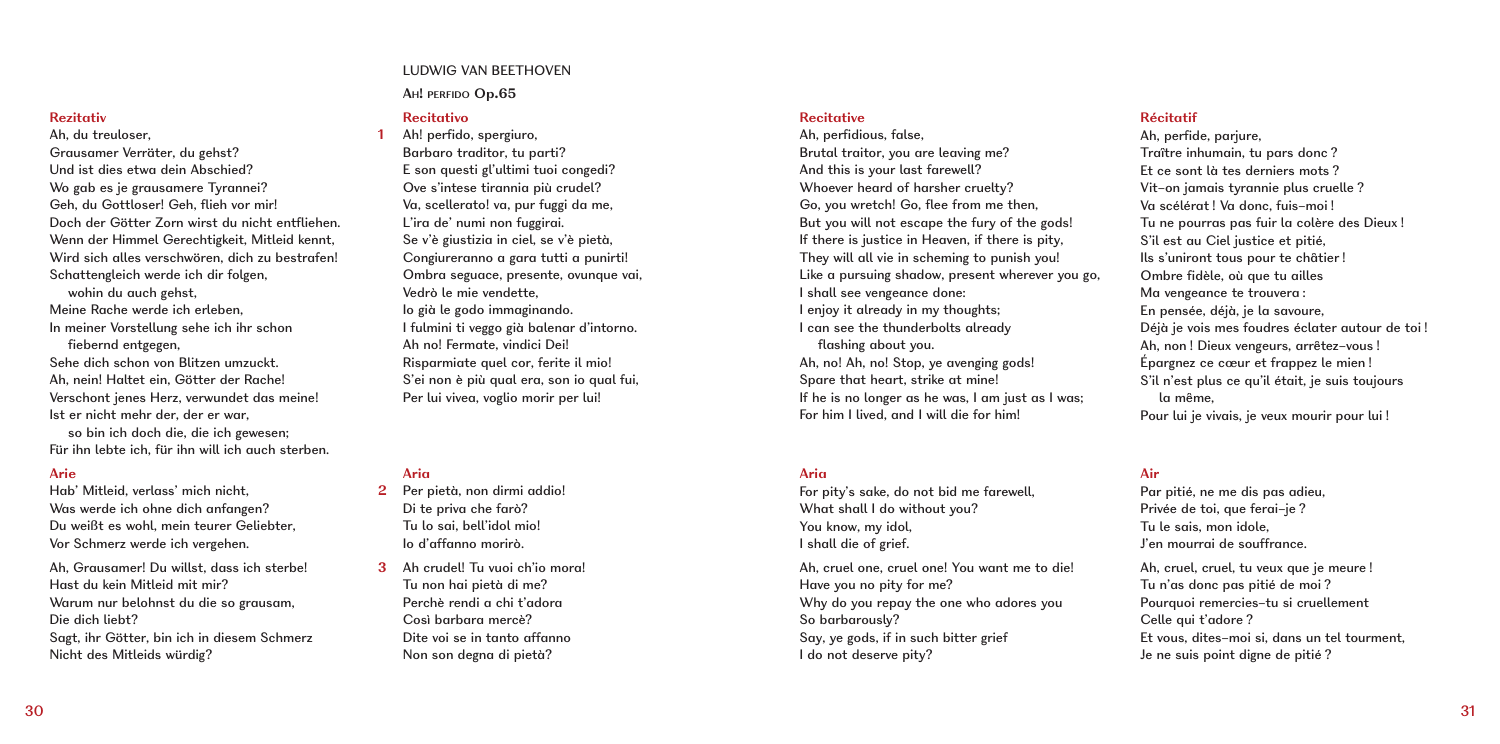## IDAMANTE

#### **Begleitetes Rezitativ**

Wie sollte ich dich vergessen? Kannst du mir ernstlich auftragen, mich ihr darzubieten und zugleich wünschen, dass ich am Leben bleibe?

Weh mir, für mich wäre das Leben ein weitaus schlimmeres

Schicksal als der Tod. Du warst meine erste Liebe und wirst meine letzte sein. Komme der Tod, ich erwarte ihn furchtlos, aber mich einer anderen Leidenschaft hinzugeben, meine Liebe

einer anderen zu weihen,

wie könnte ich es wagen? Ach, vor Schmerz stürbe ich.

## **Arie (Rondo)**

Fürchte dich nicht, geliebtes Wesen, Dies Herz wird immer für dich da sein. Ich kann nicht mehr vor so großen Schmerzen bestehen, Meine Seele stirbt dahin. Du seufzt? Ach verhängnisvoller Schmerz! Bedenke wenigstens, welch ein Augenblick dies ist! Ach Gott, ich kann es nicht erklären.

Grausame Sterne, erbarmungslose Sterne! Weshalb nur solche Härte? Ihr schönen Wesen, die ihr Meine Schmerzen in diesem Augenblick anschaut, Sagt doch, ob ein treues Herz Eine solche Qual ertragen kann?

#### WOLFGANG AMADEUS MOZART

**"Ch'io mi scordi di te?"… "Non temer, amato bene" K490**

# IDAMANTE

# **Recitativo accompagnato**

**4** Ch'io mi scordi di te? Che a lei mi doni puoi consigliarmi? E puoi voler ch'io viva? Ah no, sarebbe il viver mio di morte assai peggior! Fosti il mio primo amore, e l'ultimo sarai. Venga la morte! Intrepido l'attendo, ma ch'io possa struggermi ad altra face, ad altr'oggetto donar gl'affetti miei, come tentarlo? Ah! di dolor morrei!

#### **Aria (Rondò)**

Non temer, amato bene, Per te sempre il cor sarà. Più non reggo a tante pene, L'alma mia mancando va. Tu sospiri? o duol funesto! Pensa almen, che istante è questo! Non mi posso, oh Dio! spiegar.

Stelle barbare, stelle spietate, Perché mai tanto rigor? Alme belle, che vedete Le mie pene in tal momento, Dite voi, s'egual tormento Può soffrir un fido cor!

#### IDAMANTES **Accompanied recitative**

I forget you? Can you both advise me to present myself to her and want me to live? Ah no, for me, life would be a fate far worse than death. You were my first love, and you will be my last. If death should come, I await it undaunted, but to yield to another passion, to give my love to another object of affection, how could I attempt it? Oh, I would die of grief.

#### **Aria (Rondo)**

Have no fear, my beloved, My heart will always be yours. I can no longer bear such suffering, My soul is dying. You are sighing? Oh grave sorrow! Think at least, what a moment is this! O God, I cannot explain myself.

Cruel stars, pitiless stars, Why ever such severity? Holy spirits, you who see My sufferings at such a time, Tell me if a true heart Can bear such torture.

# IDAMANTE **Récitatif accompagné**

Je devrais t'oublier ? Comment peux-tu m'enjoindre d'être à elle et vouloir qu'ensuite, je continue à vivre ? Ah non, mon existence serait bien pire que la mort ! Tu étais mon premier amour, et tu seras le dernier. Que vienne la mort, je l'attends sans crainte, mais que pour une autre je puisse me consumer, à un autre être donner mon affection ? Comment le pourrais-je ? Ah ! de douleur j'en mourrais.

## **Air (Rondeau)**

N'aie crainte, toi que j'aime, Mon cœur sera à toi à jamais. Je ne puis plus supporter de telles souffrances, Mon cœur défaille. Tu soupires ? Ô funeste douleur ! Songe au moins à ce qu'est cet instant ! Je ne puis, ô dieu, m'expliquer.

Astres cruels, astres impitoyables, Pourquoi donc tant de rigueur ? Nobles âmes qui en un tel instant voyez Mes souffrances Dites si un cœur fidèle Peut endurer pareil torment.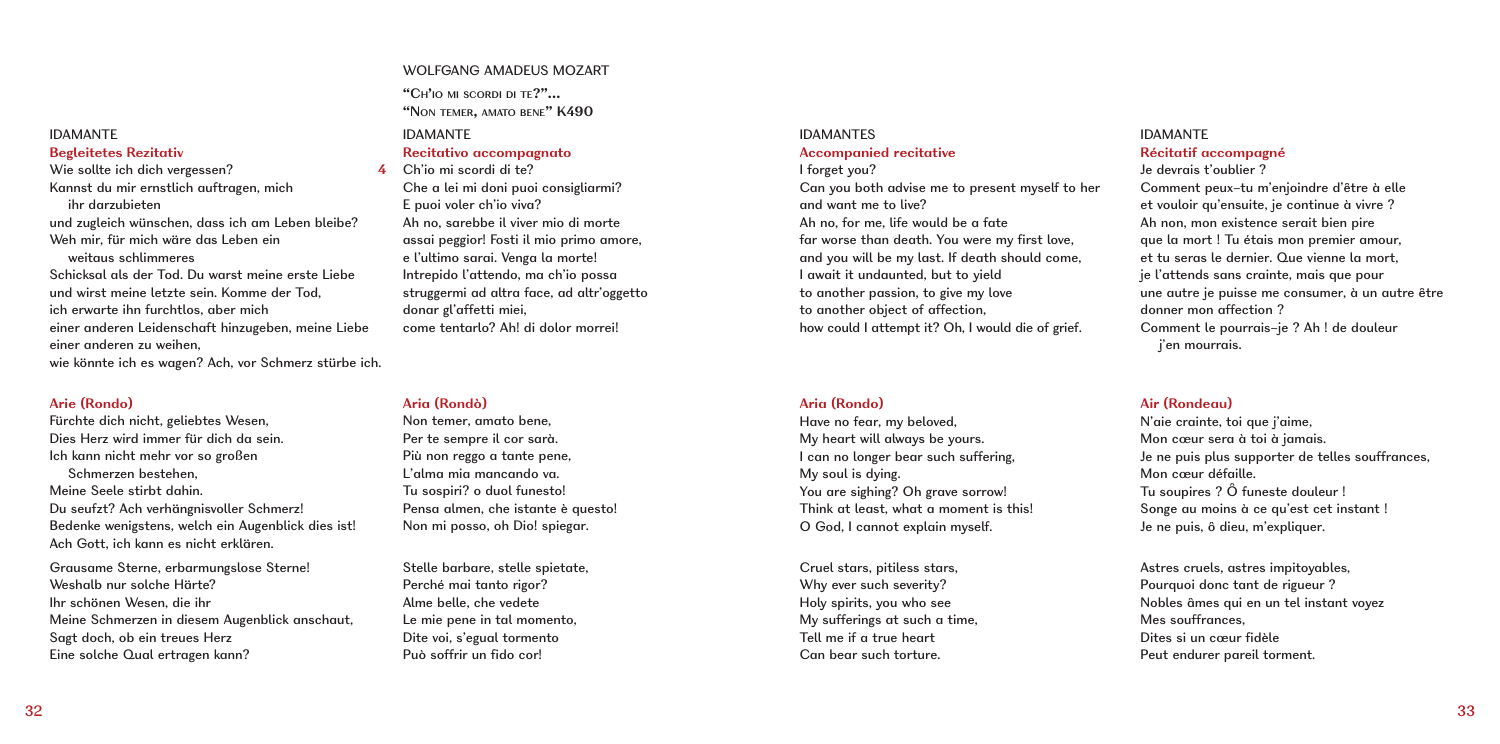# **SEXTUS Arie**

Wenn du je spürst, wie über dein Antlitz Ein leichter Hauch weht, sich sanft bewegt, Dann sage: Das sind die letzten Seufzer Meines Getreuen, der für mich stirbt". Wenn meine Seele aus der Brust befreit ist, Wird die Erinnerung an solche Qualen Süß sein mit diesem Trost.

#### **ANDROMEDA Rezitativ**

Ach, ich habe es vorausgesehen! Armer Prinz, mit demselben Schwert, das mich rettete, hast du deine Brust durchbohrt.

Doch du, warum hast du eine solch schreckliche Bluttat nicht verhindert?

Wie kommt es, Grausamer, dass du dich nicht zum Mitleid

mit einem Unglücklichen bewegen ließest? Welcher Tiger hat dich aufgezogen? Wo bist du geboren?

# **Arie**

Ah, heb dich hinweg aus meinen Augen, Schändlicher Mensch, undankbares Herz! Du bist die Ursache, o Gott, Meines furchtbaren Schmerzes. Geh, Grausamer, geh, Erbarmungsloser, Geh, um zwischen den wilden Tieren zu hausen.

# JOSEF MYSLIVEČEK

**L<sup>a</sup> clemenza di Tito** Act II, Scene 10

## **SESTO Aria**

**5** Se mai senti spirarti sul volto Lieve fiato che lento s'aggiri Di': "son questi gli estremi sospiri Del mio fido che muore per me". Al mio spirto dal seno disciolto La memoria di tanti martiri Sarà dolce con questa mercé.

#### WOLFGANG AMADELIS MOZART

# **Ah, lo previdi! K272**

**ANDROMEDA** 

# **Recitativo**

**6** Ah, lo previdi!

Povero Prence, con quel ferro istesso che me salvò, ti lacerasti il petto.

Ma tu sì fiero scempio perchè non impedir? Come, o crudele, d'un misero a pietà non ti movesti? Qual tigre, qual tigre ti nodrì? Dove, dove, dove nascesti?

# **Aria**

Ah, t'invola agl'occhi miei, Alma vile, ingrato cor! La cagione, oh Dio, tu sei Del mio barbaro, barbaro dolor. Va, crudele! Va, spietato! Va, tra le fiere ad abitar.

#### **SEXTUS Aria**

If ever you feel a soft breath Slowly caressing your face, Say: "these are the final sighs Of my faithful one, who dies for me". When my soul has left my breast. It will be consoled by this thought, Which will sweeten the memory of my sufferings.

#### **SEXTUS Air**

Si tu sens sur ton visage Un souffle léger s'exhaler lentement, Dis : « ce sont les derniers soupirs De mon fidèle qui meurt pour moi ». À mon âme séparée de mon cœur Le souvenir de tant de martyres Sera doux par ce réconfort.

# **ANDROMEDA**

#### **Recitative**

Ah! I foresaw this! Unhappy prince, with that same sword that saved me, you pierced your breast.

But why did you not prevent such a savage outrage? Why, cruel man, were you not moved to pity for a suffering man? What tiger gave you suck? Where were you born?

# **Aria**

Ah, flee from my sight, Base spirit, unkind heart! By heaven, you are the cause Of the torment that I suffer. Away with you, cruel, heartless one! Go, live among the wild beasts.

#### **ANDROMÈDE**

#### **Récitatif**

Ah, je l'avais prévu ! Malheureux prince, de ce même fer qui ma sauva tu t'es transpercé le sein. Mais toi, pourquoi n'as-tu pas empêché une aussi cruelle effusion de sang ? Barbare, comment n'as-tu pas été ému de pitié pour un malheureux ? Quelle tigresse t'a allaité ? Où es-tu donc né ?

# **Air**

Ah, dérobe-toi à ma vue, Âme vile, cœur ingrat ! Tu es la cause, ô Dieu, De mon affreux tourment Va-t'en, cruel ! Va-t'en, être sans cœur ! Va-t'en vivre parmi les bêtes sauvages.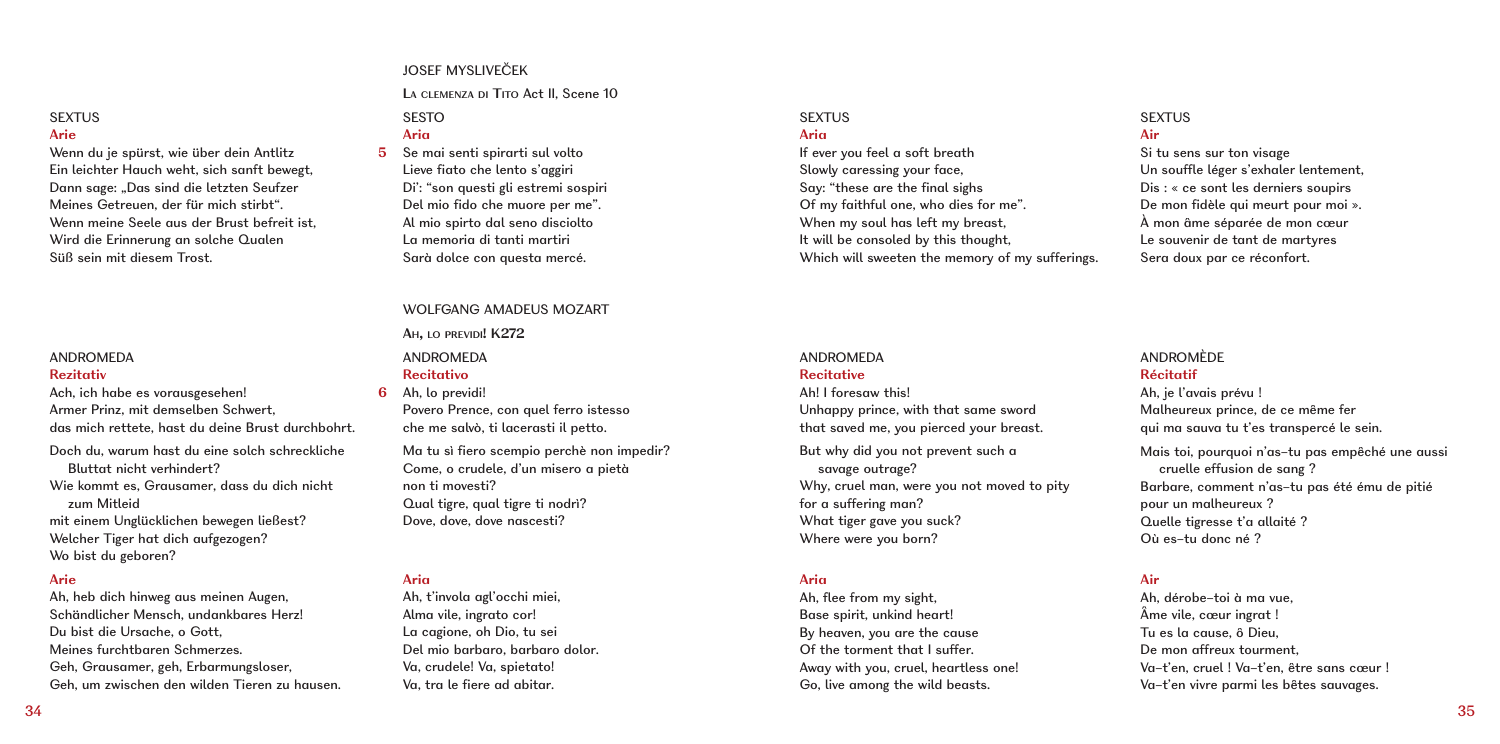#### **Rezitatif**

Ich Unselige! Vergeblich gerate ich in Zorn, und in seinem Blut schwimmt inzwischen mein Angebeteter …

- Mit diesem Schwert, ach Perseus, was hast du vollbracht?
- Vor kurzem hast du mich gerettet, jetzt mordetest du mich.

Mit dem Blut, wehe, entwich schon die edle Seele aus der zerrissenen Brust. Ach, ich Unglückselige!

Der Tag verdunkelt sich vor meinen Augen, und in furchtbarem Schmerz stockt das Herz.

Ah, geh nicht weg, geliebter Schatten, ich möchte mich mit dir vereinigen. Auf der letzten Stufe halte ein Weilchen noch ein, solange bis mich der Schmerz tötet.

#### **Kavatine**

Ach, setze nicht, Du Seele meines Herzens, Über jene Woge des Letheflusses zum anderen Ufer. Du Schatten, als Begleiterin Möchte auch ich mit dir kommen.

#### **Recitativo**

Misera! Misera! In van m'adiro, e nel suo sangue intanto nuota già l'idol mio. Con quell'acciaro, ah Perseo, che facesti? Mi salvasti poc'anzi, or m'uccidesti.

Col sangue, ahi, la bell'alma, ecco, già uscì dallo squarciato seno. Me infelice! Si oscura il giorno agli occhi miei, e nel barbaro affanno il cor vien meno.

Ah, non partir, ombra diletta, io voglio unirmi a te. Sul grado estremo, intanto che m'uccide il dolor, intanto fermati, fermati alguanto!

# **Cavatina**

**7** Deh, non varcar quell'onda, Anima del cor mio. Di Lete all'altra sponda, Ombra, compagna anch'io Voglio venir, venir con te.

#### **Recitative**

Woe is me! I rage in vain, while my beloved lies in a pool of his own blood. To what use, Perseus, did you put that sword? You saved my life but lately, now you slay me.

With his blood, alas, his noble soul has already left his wounded breast. I am distraught! Darkness has fallen upon my eyes, and my heart grows faint with anguish.

Oh, depart not, beloved shade, I would be one with you. Upon the brink pause, pause for just a moment while sorrow ends my life!

## **Cavatina**

Oh, do not cross that stream, Soul of my soul. To Lethe's further shore I, your shadow, your companion, Would accompany you.

#### **Récitatif**

Infortunée que je suis ! En vain je m'emporte alors que dans son sang baigne déjà celui que j'adore… Ah ! Persée, qu'as-tu fait avec cette lame ? Tu venais de me sauver et maintenant tu me tues.

Avec le sang, hélas, la belle âme déjà s'est enfuie du sein transpercé. Malheureuse que je suis ! Le jour devant mes yeux s'obscurcit et dans cette inhumaine affliction le cœur me manque.

Ah, ne pars pas, ombre chérie, à toi je veux m'unir. En cette dernière extrémité, alors que la douleur me tue, arrête-toi un moment !

#### **Cavatine**

De grâce, ne passe pas ce fleuve, Âme de mon cœur. Sur l'autre rive du Léthé Je veux moi aussi, ombre et compagne, Aller avec toi.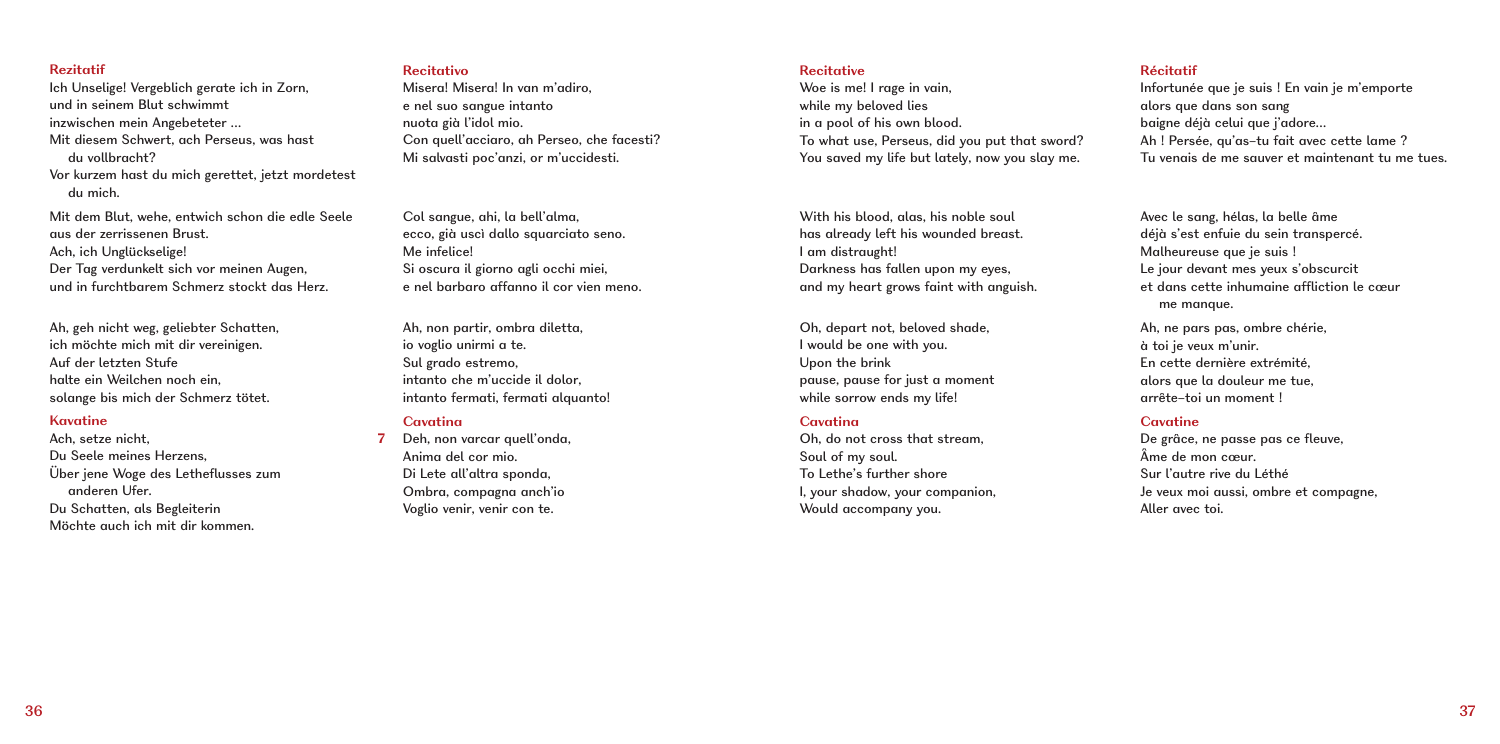# **TITANO**

# **Rezitativ**

Schöne Flamme meines Herzens, leb wohl! Dem Himmel gefiel es nicht, uns glücklich zu machen. Bevor der Knoten geknüpft war, wurde dieses reine Band durchtrennt, das in gemeinsamem Wunsch unsere Seelen vereinte. Lebe, füge dich deinem Schicksal, deiner Pflicht.

Vom Treueschwur entbindet dich mein Tod. Mit einem würdigeren Gefährten verbunden,

o Schmerz! lebe ein froheres und glücklicheres Leben. Denke an mich; doch nie störe die seltene Erinnerung an den unglücklichen Geliebten deinen Frieden.

Königin, ich gehe, deinem Willen gehorchend, ach, möge meine Wut mit meinem Sterben enden. Ceres, Alfeo, geliebte Gefährtin, leb wohl!

# **Arie (Rondo)**

Bleibe, Teure, der bittere Tod trennt mich, O Gott! von dir.

Nimm dich ihrer an, Spende ihr wenigstens Trost.

Ich gehe, ach, ich Unglücklicher! Leb wohl, für immer leb wohl.

Dieser Kummer, dieser Schritt Ist schrecklich für mich. Ach! Wo ist der Tempel, wo ist der Altar? Komm, eile zur Rache!

Ein so bitteres Leben Ist nicht mehr zu ertragen.

O Geliebte, leb wohl für immer!

**Bella mia fiamma, addio K528**

# **TITANO**

#### **Recitativo 8** Bella mia fiamma, addio!

Non piacque al cielo di renderci felici. Ecco reciso, prima d'essere compito, quel purissimo nodo, che strinsero fra lor gl'animi nostri con il solo voler. Vivi: Cedi al destin, cedi al dovere.

Della giurata fede la mia morte t'assolve. A più degno consorte… O pene! Unita vivi più lieta e più felice vita. Ricordati di me, ma non mai turbi d'un felice sposo la rara rimembranza il tuo riposo.

Regina, io vado ad ubbidirti. Ah, tutto finisca il mio furor col morir mio. Cerere, Alfeo, diletta sposa, addio!

## **Aria (Rondò)**

**9** Resta, o cara, acerba morte mi separa, Oh Dio… da te!

> Prendi cura di sua sorte, Consolarla almen procura.

Vado… ahi lasso! Addio, addio per sempre.

Quest'affanno, questo passo È terribile per me. Ah! Dov'è il tempio, dov'è l'ara? Vieni, affretta la vendetta! Questa vita così amara Più soffribile non è! Oh cara, addio per sempre!

#### TITANO

#### **Recitative**

Light of my life, farewell! Heaven did not intend our happiness. Broken ere it was even tied is that purest of bonds formed by the single desire of our two souls. Live; yield to fate and to your duty.

My death absolves you from your promises. United to a worthier consort – alas – live a happier, a more joyous life. Remember me; but never let stray thoughts of an unhappy lover disturb your rest.

My queen, I go in obedience to your will; ah, let death put an end to my raving. Ceres, Alpheus, beloved heart, farewell!

#### **Aria (Rondo)**

Stay, dear heart, cruel death wrests me – O God! – from you.

Look after her, Try at least to comfort her.

I go, alas! Farewell, farewell for evermore.

This torment, this distress Are hard for me to bear. Ah, where is the temple, where the altar? Come, let revenge be swift!

A life as bitter as this Can be borne no longer.

Dear heart, farewell forever!

#### TITANO

#### **Récitatif** Ma belle flamme, adieu !

Il n'a pas plu au ciel de nous rendre heureux. Le voici tranché, avant que d'être noué, ce lien pur entre tout que nos âmes avaient tissé par leur seule volonté. Vis ; cède au destin, cède au devoir.

Ma mort t'absout de la foi jurée. Hélas ! Unie à un plus digne époux, vis une vie plus joyeuse, plus heureuse. Souviens-toi de moi; mais que jamais le rare souvenir d'un malheureux amant

ne vienne troubler ton repos.

Reine, je m'en vais t'obéir ; ah, que toute ma fureur s'éteigne avec ma mort. Cerere, Alfeo, épouse chérie, adieu !

## **Air (Rondeau)**

Demeure, bien-aimée; la mort cruelle m'arrache À toi, grand Dieu !

Prends bien soin d'elle, Tâche au moins de la consoler.

Je m'en vais, hélas ! Adieu, adieu pour toujours.

Cette souffrance, cet instant Sont terribles pour moi. Ah ! où est le temple, où est l'autel ? Viens, hâte la vengeance !

Cette vie si amère N'est plus supportable.

Oh ma chérie, adieu pour toujours !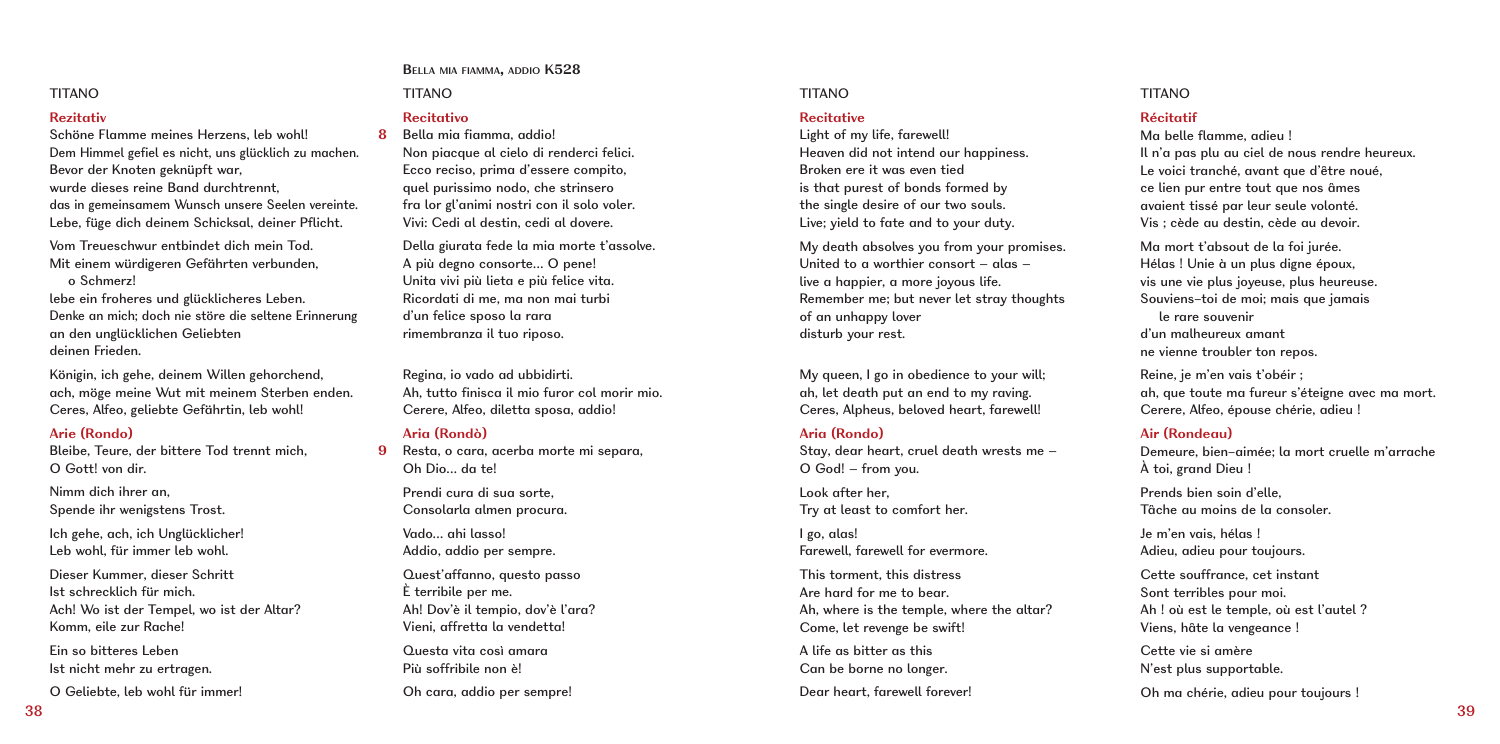# **AMINTAS**

#### **Arie**

Lieben werde ich sie und beständig sein. Als Gatte und Geliebter treu, Seufze ich um sie allein. In dem lieben, holden Wesen, Werde ich die Freude finden, Meine Wonne, meinen Frieden.

#### **BERENIKE Rezitativ**

Berenike, was tust du? Dein Geliebter stirbt, und du, ungerührt, eilst nicht herbei? O Gott! Ich wanke unsicheren Schritts; ein sonderbarer Schauder durchläuft kalt meine Adern,

und meine Beine wollen mich kaum mehr tragen. Wo bin ich? Welches Durcheinander wirrer und unheilvoller Gedanken verdunkelt meinen Verstand? Ich sehe Demetrius: Ich sehe, er holt aus zum tödlichen Streich … Haltet ein! Ich ergebe mich Antigonus. Schande im Herzen eile ich,

ihm Treue zu schwören; ich sage ihm, dass ich ihn liebe,

ich sage ihm … Ich Elende, der Tag verfinstert sich, Blitze zucken am Himmel! Sie hat ihn erzürnt, meine Absicht falscher Schwüre. Weh mir! Lasst mich meinem Geliebten zu Hilfe eilen, ihr grausamen Götter.

#### **Il re pastore K208** Act II, Scene 6

#### **AMINTA Aria**

**10** L'amerò, sarò costante: Fido sposo, e fido amante Sol per lei sospirerò. In sì caro, e dolce oggetto La mia gioia, il mio diletto, La mia pace io troverò.

#### JOSEPH HAYDN

**Scena di Berenice Hob. XXIVa:10 BERENICE** 

# **Recitativo**

**11** Berenice, che fai? Muore il tuo bene, stupida, e tu non corri? Oh Dio! Vacilla l'incerto passo; un gelido mi scuote insolito tremor tutte le vene, e a gran pena il suo peso il piè sostiene. Dove son? Qual confusa folla d'idee tutte funeste adombra la mia ragion? Veggo Demetrio: il veggo che in atto di ferir… Fermati! Vivi! D'Antigono io sarò. Del core ad onta volo a giurargli fè: dirò che l'amo; dirò… Misera me, s'oscura il giorno, balena il ciel! L'hanno irritato i miei meditati spergiuri. Ahimè! Lasciate ch'io soccorra il mio ben, barbari Dei.

#### **AMINTA Aria**

# I shall love her, I shall be constant, Faithful husband and faithful lover. I shall long for her alone. In so dear and sweet a creature I shall find my joy, my delight And my peace.

# **BERENICE**

#### **Recitative**

Berenice, what doest thou? Thy love is dying, fool, and thou dost not run? O God! My uncertain step falters: a strange and glacial trembling shaketh all my veins, and with great difficulty doth my foot bear its weight. Where am I? What confused crowd of baleful thoughts darkens my reason? I see Demetrius: I see him in the act of wounding...Stop! Live! I will be Antigone's. Despite my heart I fly to swear him fidelity: I will tell him that I love him,

I will… Woe is me, the day darkens, lightning traverses the heavens! My willing offenses have angered them. Alas! Let me bring succour to my love, cruel Gods.

# **AMINTA**

#### **Air**

Je l'aimerai et je serai constant : Époux fidèle et fidèle amant, Je soupirerai, seulement pour elle. Dans un objet aussi cher et aussi doux, Je trouverai la joie. Le plaisir et la paix.

#### BÉRÉNICE **Récitatif**

Bérénice, que fais-tu ? Ton amour se meurt insensée, et tu n'accours pas ? Mon Dieu ! Mon pas incertain chancelle ; mon corps est saisi d'un étrange et glacial tremblement, et difficilement j'en supporte le poids. Où suis-je ? Quelles idées folles et confuses obscurcissent ma raison ? Je vois Démétrius : je le vois sur le point de blesser… Arrête ! Vis ! Je serai à Antigone. En dépit de mes sentiments, je cours lui jurer fidélité ; je lui dirai que je l'aime ; je dirai… Pauvre de moi ! Le jour s'obscurcit, l'éclair traverse le ciel ! Mes offenses volontaires ont dû le contrarier. Hélas ! Laissez-moi porter secours à mon amour, Dieux cruels.